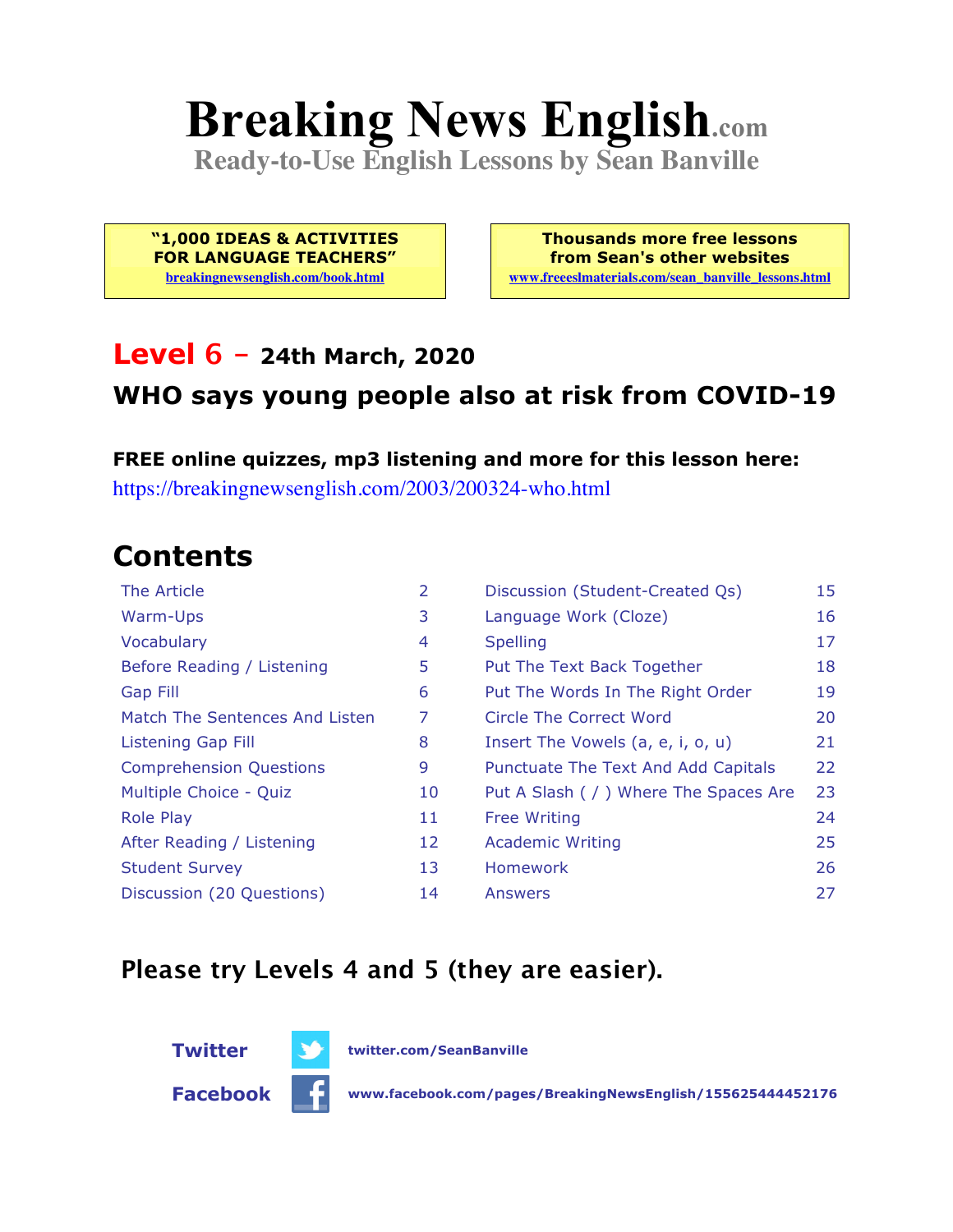### **THE ARTICLE**

From https://breakingnewsenglish.com/2003/200324-who.html

The World Health Organization (WHO) is warning young people all over the world that they are also at risk from COVID-19. The WHO said young people are not exempt from catching the coronavirus. Many young people mistakenly believe they will not catch the virus because of their age. They think it is a disease that only older people catch. The WHO said the truth is that young people are catching the coronavirus and becoming ill or dying from it. It added that young people are also spreading the disease to their parents, grandparents and other people. The White House also urged young adults to follow advice and to avoid gathering in large groups to help prevent the spread of the virus.

The Director-General of the WHO said: "Today, I have a message for young people: You are not invincible." He added: "This coronavirus could put you in hospital for weeks, or even kill you. Even if you don't get sick, the choices you make about where you go could be the difference between life and death for someone else." The WHO said: "A significant proportion of patients treated in hospital for COVID-19 around the world are aged under 50." New York Governor Andrew Cuomo said many young people are not following the state's social-distancing rules. He told young people that: "This is a public health issue and you cannot be endangering other peoples' health."

Sources: https://**thehill.com**/changing-america/well-being/prevention-cures/488692-who-warns-youngpeople-they-are-not-invincible https://www.**ft.com**/content/65f8e41a-6add-11ea-a3c9-1fe6fedcca75 https://www.**independent.co.uk**/news/health/coronavirus-young-people-not-invincible-worldhealth-organisation-tedros-adhanom-ghebreyesus-a9415651.html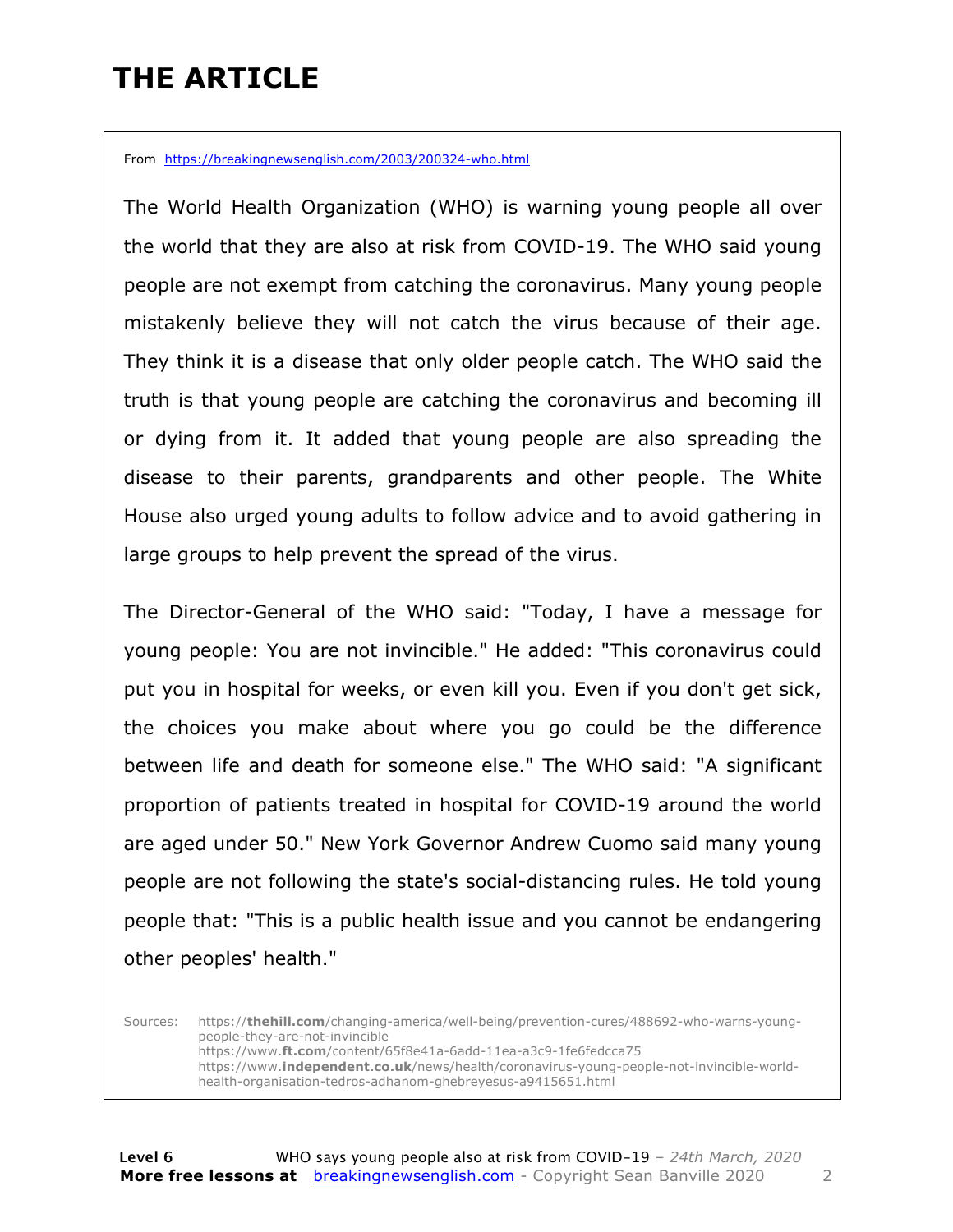#### **WARM-UPS**

**1. THE WHO:** Students walk around the class and talk to other students about the WHO. Change partners often and share your findings.

**2. CHAT:** In pairs / groups, talk about these topics or words from the article. What will the article say about them? What can you say about these words and your life?

WHO / young people / at risk / coronavirus / age / truth / disease / White House / message / invincible / hospital / sick / proportion / social distancing / rules / health

Have a chat about the topics you liked. Change topics and partners frequently.

**3. FINES:** Students A **strongly** believe people who do not social distance should be fined; Students B **strongly** believe they shouldn't. Change partners again and talk about your conversations.

4. SELF DISTANCING: What are the best ways to self distance in these places? Complete this table with your partner(s). Change partners often and share what you wrote.

|             | <b>Best Ways</b> | <b>Problems</b> |
|-------------|------------------|-----------------|
| Supermarket |                  |                 |
| Train       |                  |                 |
| School      |                  |                 |
| The street  |                  |                 |
| At home     |                  |                 |
| The office  |                  |                 |

**5. CORONAVIRUS:** Spend one minute writing down all of the different words you associate with the word "coronavirus". Share your words with your partner(s) and talk about them. Together, put the words into different categories.

**6. YOUNG PEOPLE:** Rank these with your partner. Put the most important things young people can do at the top. Change partners often and share your rankings.

- Stay at home
- Help strangers
- Chat to old people
- Shop for neighbours
- Work from home
- Collect money
- Follow advice
- Study hard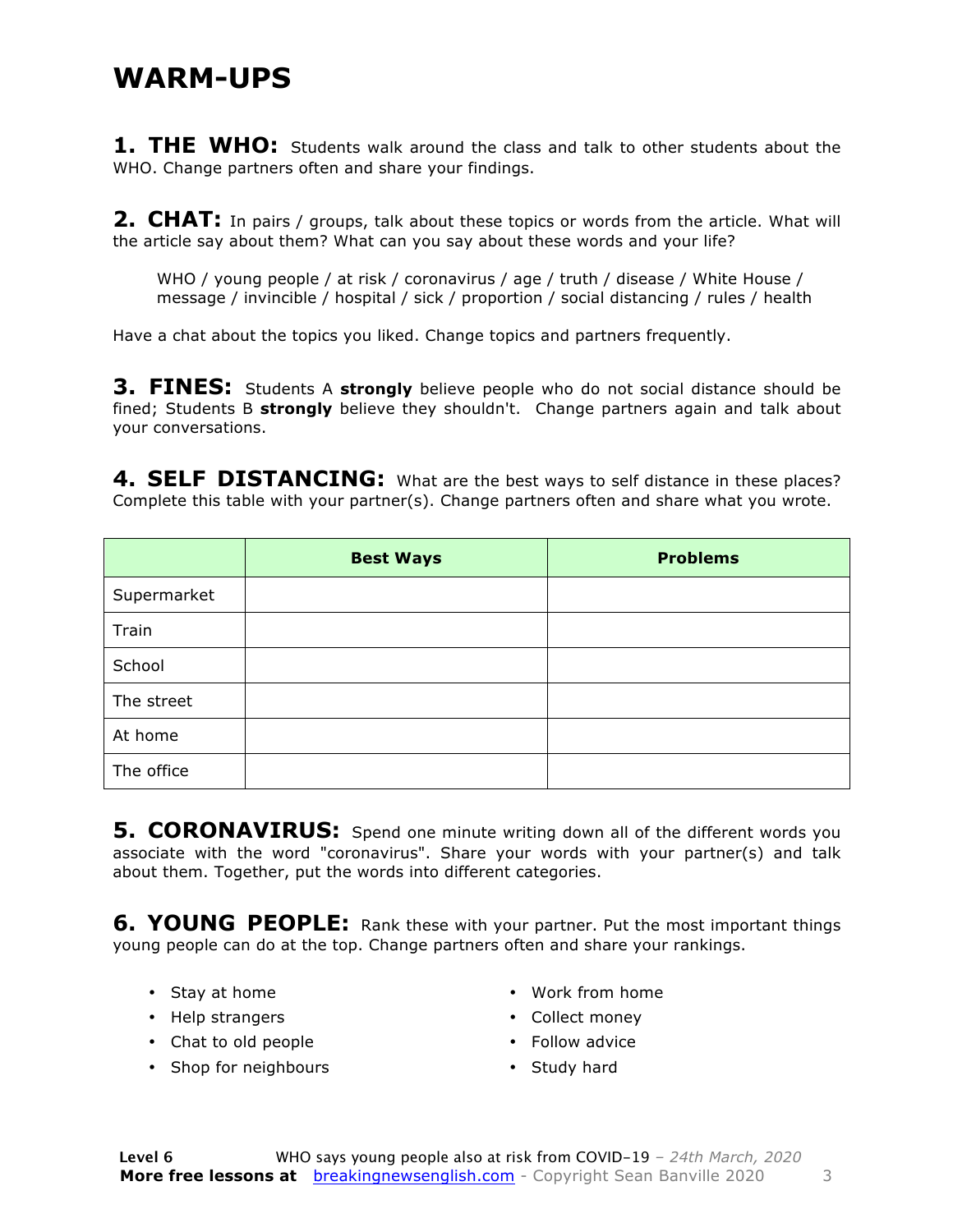### **VOCABULARY MATCHING**

#### **Paragraph 1**

| 1.  | at risk     | a. | Free from having to do something or having<br>something done to you. |
|-----|-------------|----|----------------------------------------------------------------------|
| 2.  | exempt      | b. | The things that are true.                                            |
| 3.  | catch       | c. | Stop something from happening.                                       |
| 4.  | truth       | d. | Get an illness, infection or disease.                                |
| 5.  | urged       | e. | Keep away from or stop oneself from doing<br>something.              |
| 6.  | avoid       | f. | In danger.                                                           |
| 7.  | prevent     | g. | Tried hard to get someone to do something.                           |
|     | Paragraph 2 |    |                                                                      |
| 8.  | invincible  | h. | The possibility of selecting between two or<br>more things.          |
| 9.  | choice      | i. | The state of being alive and living.                                 |
| 10. | life        | j. | An important topic or problem for debate or<br>discussion.           |
| 11. | death       | k. | Important.                                                           |
| 12. | significant | I. | The action or fact of dying or being killed.                         |
| 13. | proportion  | m. | Too strong to be defeated.                                           |
| 14. | issue       | n. | A part, share, or number compared to a<br>whole.                     |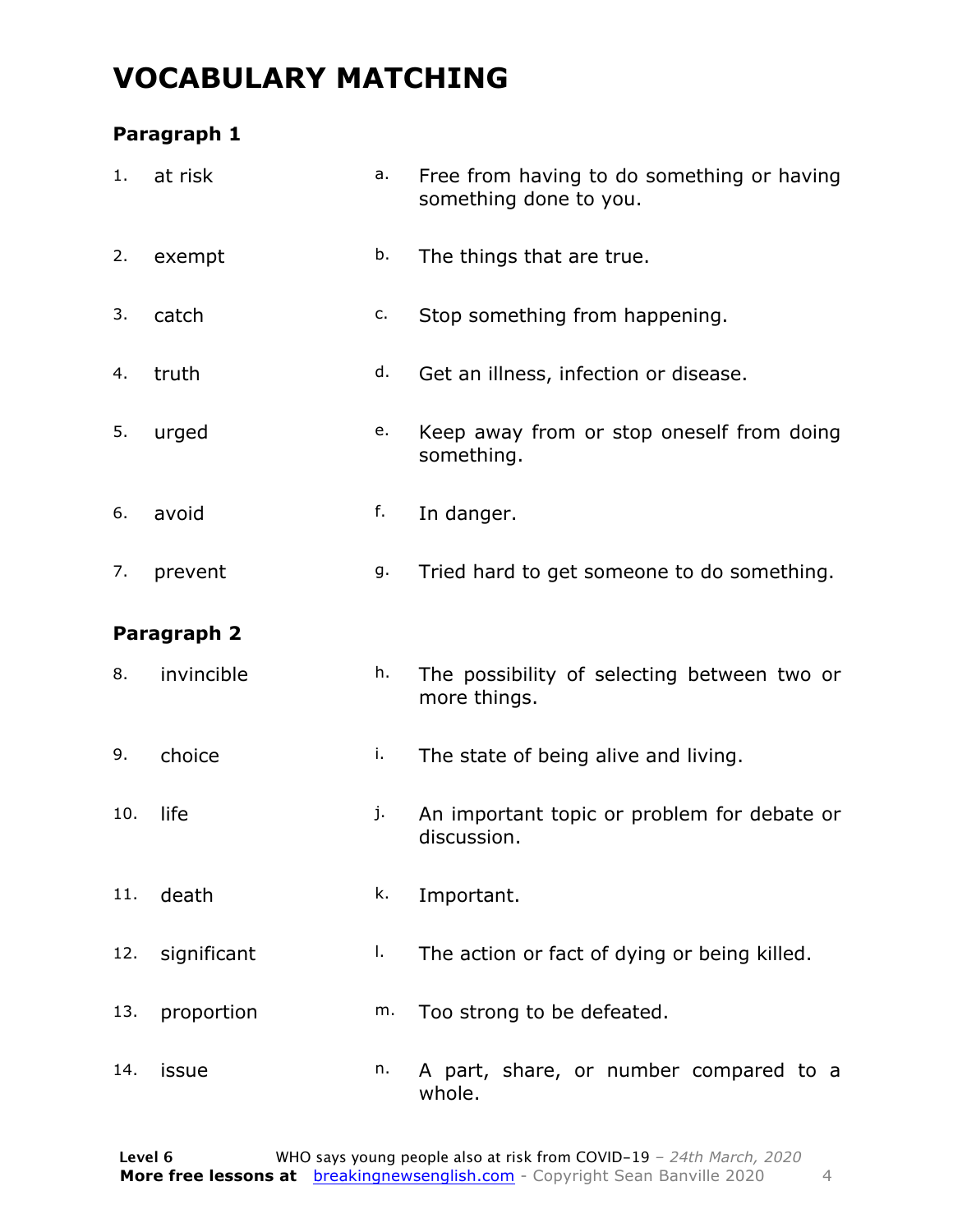### **BEFORE READING / LISTENING**

From https://breakingnewsenglish.com/2003/200324-who.html

#### **1. TRUE / FALSE:** Read the headline. Guess if a-h below are true (T) or false (F).

- a. The WHO told young people they are at risk from COVID-19. **T / F**
- b. The article says 90% or young people think they cannot catch the virus. **T / F**
- c. The WHO said only aged people can catch COVID-19. **T / F**
- d. The White House urged people not to gather in large groups. **T / F**
- e. The WHO warned young people they are not invincible. **T / F**
- f. The WHO said young people must think about where they go. **T / F**
- g. Many COVID-19 hospital patients are under 50 years old. **T / F**
- h. New York's governor said young people were following rules. **T / F**

#### **2. SYNONYM MATCH:**

Match the following synonyms. The words in **bold** are from the news article.

- **1. warning**
- **2. at risk**
- **3. mistakenly**
- **4. catch**
- **5. prevent**
- **6. invincible**
- **7. sick**
- **8. proportion**
- **9. rules**
- **10. endangering**
- a. wrongly
- b. threatening
- c. stop
- d. part
- e. contract
- f. cautioning
- g. regulations
- h. in danger
- i. ill
- j. indestructible

**3. PHRASE MATCH:** (Sometimes more than one choice is possible.)

- 1. they are also at
- 2. mistakenly believe they will not catch
- 3. becoming ill
- 4. urged young adults
- 5. help prevent the spread
- 6. You are not
- 7. the difference between life
- 8. A significant proportion of patients
- 9. following the state's social-
- 10. This is a public health
- a. the virus
- b. treated in hospital
- c. risk from COVID-19
- d. issue
- e. and death
- f. to follow advice
- g. distancing rules
- h. or dying from it
- i. of the virus
- j. invincible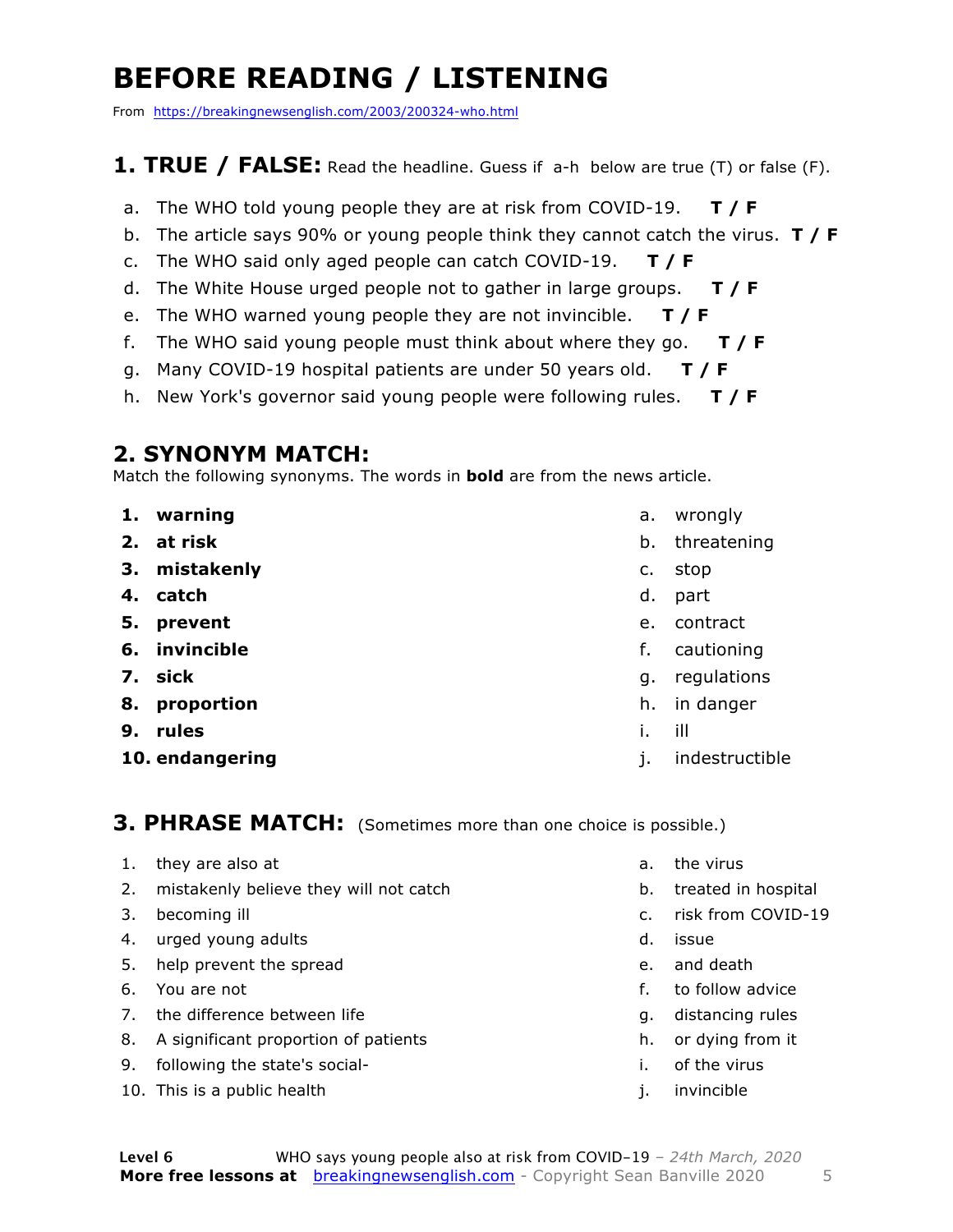### **GAP FILL**

From https://breakingnewsenglish.com/2003/200324-who.html

| The World Health Organization (WHO) is (1) __________________ young      | dying   |
|--------------------------------------------------------------------------|---------|
| people all over the world that they are also at risk from COVID-19.      | exempt  |
| The WHO said young people are not $(2)$ ______________ from              | urged   |
| catching the coronavirus. Many young people mistakenly believe           |         |
| they will not $(3)$ _________________ the virus because of their age.    | warning |
| They think it is a disease that only older people catch. The WHO         | groups  |
| said the (4) _______________ is that young people are catching the       | truth   |
| coronavirus and becoming ill or (5) ______________ from it. It           | catch   |
| added that young people are also spreading the (6) ______________        |         |
| to their parents, grandparents and other people. The White House         | disease |
| also (7) ____________________ young adults to follow advice and to avoid |         |
| gathering in large (8) ______________ to help prevent the spread of      |         |
| the virus.                                                               |         |

The Director-General of the WHO said: "Today, I have a (9) \_\_\_\_\_\_\_\_\_\_\_\_ for young people: You are not (10) \_\_\_\_\_\_\_\_\_\_\_\_." He added: "This coronavirus could put you in hospital for weeks, or even kill you. Even if you don't get (11) \_\_\_\_\_\_\_\_\_\_\_\_, the choices you make about where you go could be the difference between (12) \_\_\_\_\_\_\_\_\_\_\_\_ and death for someone else." The WHO said: "A significant proportion of patients (13) \_\_\_\_\_\_\_\_\_\_\_\_ in hospital for COVID-19 around the world are (14) \_\_\_\_\_\_\_\_\_\_\_\_ under 50." New York Governor Andrew Cuomo said many young people are not following the state's socialdistancing (15) \_\_\_\_\_\_\_\_\_\_\_\_. He told young people that: "This is a (16) \_\_\_\_\_\_\_\_\_\_\_\_ health issue and you cannot be endangering other peoples' health." *life rules invincible treated message public sick aged*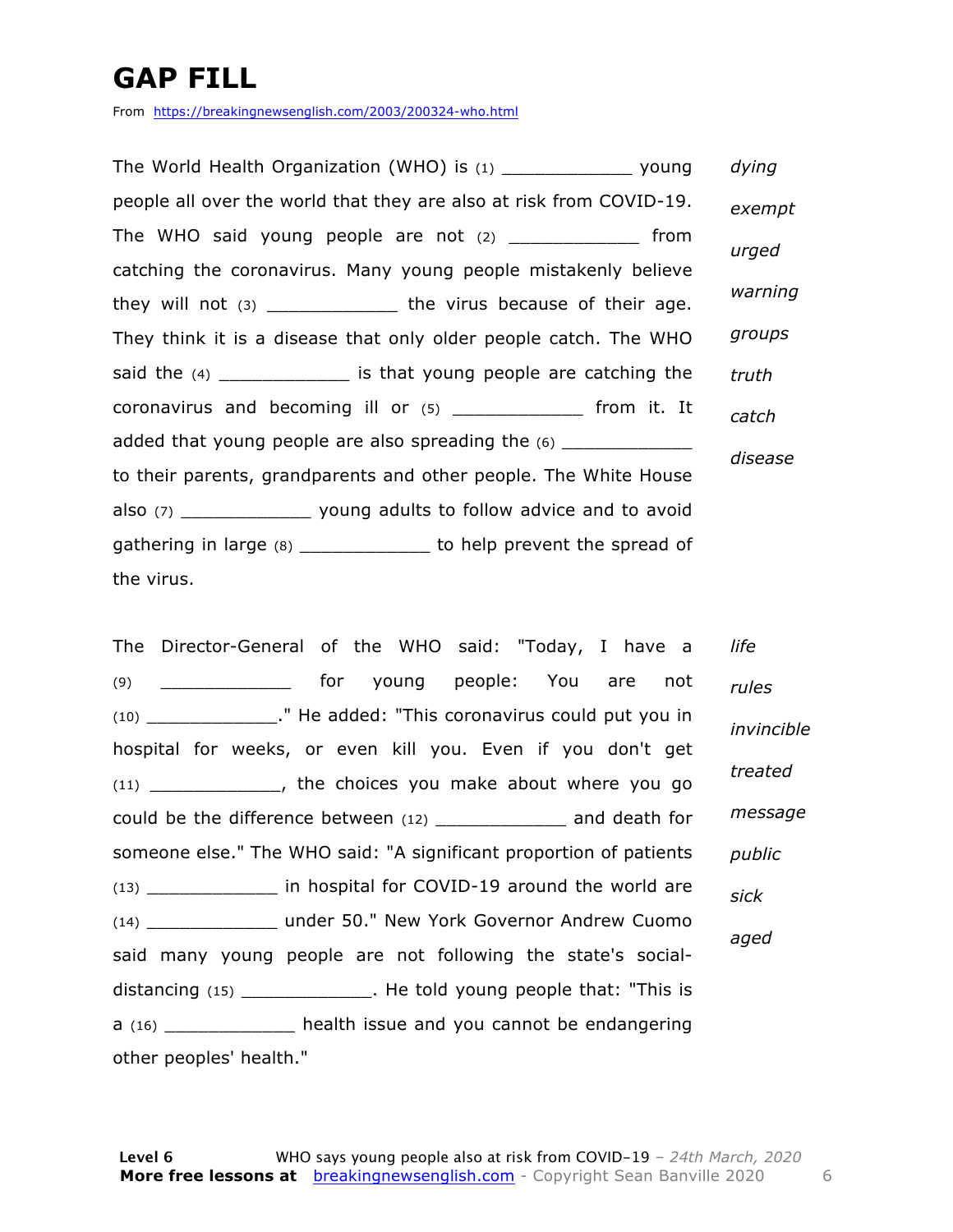#### **LISTENING – Guess the answers. Listen to check.**

From https://breakingnewsenglish.com/2003/200324-who.html

| 1) warning young people all over the world that they are also ________ COVID-19<br>a. at risqué from                                                                        |  |
|-----------------------------------------------------------------------------------------------------------------------------------------------------------------------------|--|
| b. at risked from<br>c. at risks from<br>d. at risk from                                                                                                                    |  |
| 2) young people mistakenly believe they will not catch the virus _______ age<br>a. because off their<br>b. because if their<br>c. because of their<br>d. because over their |  |
| 3) young people are catching the coronavirus and becoming ill or ________________<br>a. dye in from it<br>b. die in from it<br>c. drying from it<br>d. dying from it        |  |
| 4) The White House also urged young adults _______<br>a. to follow advice<br>b. to follow advise<br>c. to follow add vice<br>d. to follow and vice                          |  |
| 5) avoid gathering in large groups to help prevent the ______ virus<br>a. spread of the<br>b. spreads of the<br>c. spread off the<br>d. spread oft the                      |  |
| 6) Today, I have a message for young people: You ______<br>a. are not invisible<br>b. are not irreversible<br>c. are not invincible<br>d. are not in risible                |  |
| 7) This coronavirus could put you in hospital for weeks, or ______<br>a. even kill you<br>b. ever kill you<br>c. event kill you<br>d. every kill you                        |  |
| 8) where you go could be the difference between life and death _______<br>a. for some ones else<br>b. for sum one else<br>c. for someone else<br>d. for some won else       |  |
| 9) treated in hospital for COVID-19 around the world are ______<br>a. age under 50<br>b. aged under 50<br>c. ages under 50<br>d. raged under 50                             |  |
| 10) He told young people that: "This is a ______."<br>a. public health issue<br>b. publicity health issue<br>c. publicly health issue                                       |  |

d. publically health issue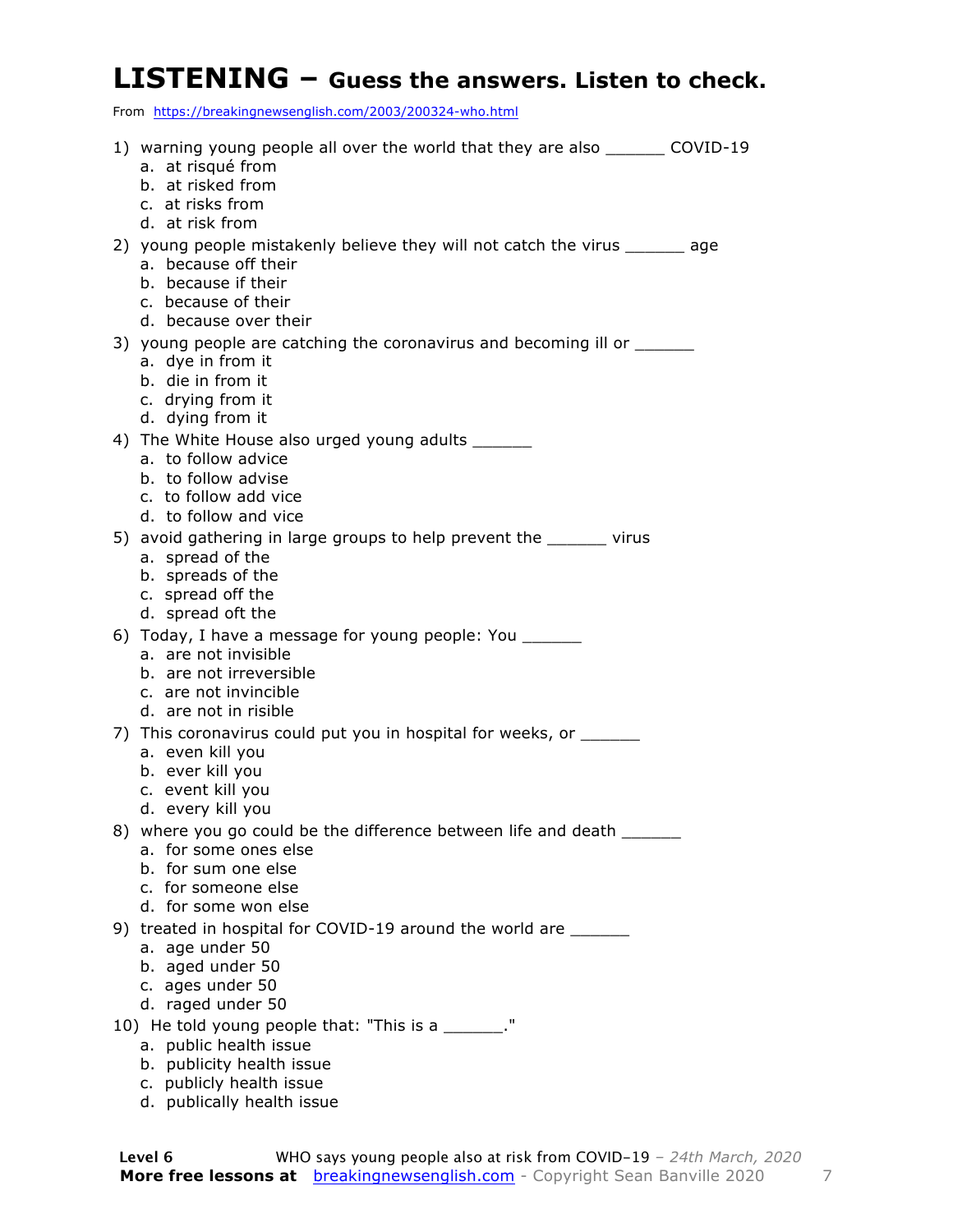#### **LISTENING – Listen and fill in the gaps**

From https://breakingnewsenglish.com/2003/200324-who.html

The World Health Organization (WHO) (1) The World Health Organization (WHO) (1) over the world that they are also at risk from COVID-19. The WHO said young people (2) contains the coronavirus. Many young people mistakenly believe they will not catch the virus because of their age. They think it is a disease that  $(3)$  \_\_\_\_\_\_\_\_\_\_\_\_\_\_\_\_\_\_\_\_\_\_\_\_\_ catch. The WHO said the truth is that young people are catching the coronavirus and becoming  $(4)$  and becoming  $(4)$ people are also spreading the disease to their parents, grandparents and other people. The White House (5) example a modults to follow advice and to avoid gathering in large groups to help  $(6)$  of the virus.

The Director-General of the WHO said: "Today,  $I$  (7)  $\frac{1}{2}$ for young people: You (8) \_\_\_\_\_\_\_\_\_\_\_\_\_\_\_\_\_\_\_\_\_\_\_\_." He added: "This coronavirus could put you in hospital for weeks, or even kill you. Even if you don't get sick, the (9) \_\_\_\_\_\_\_\_\_\_\_\_\_\_\_\_\_\_\_\_\_\_\_\_ about where you go could be the difference between life and death for someone else." The WHO said: "A significant proportion (10) \_\_\_\_\_\_\_\_\_\_\_\_\_\_\_\_\_\_\_\_\_\_\_\_ in hospital for COVID-19 around the world are aged under 50." New York Governor Andrew Cuomo said many young people (11) \_\_\_\_\_\_\_\_\_\_\_\_\_\_\_\_\_\_\_\_\_\_ the state's socialdistancing rules. He told young people that: "This is a (12) \_\_\_\_\_\_\_\_\_\_\_\_\_\_\_\_\_\_\_ and you cannot be endangering other peoples' health."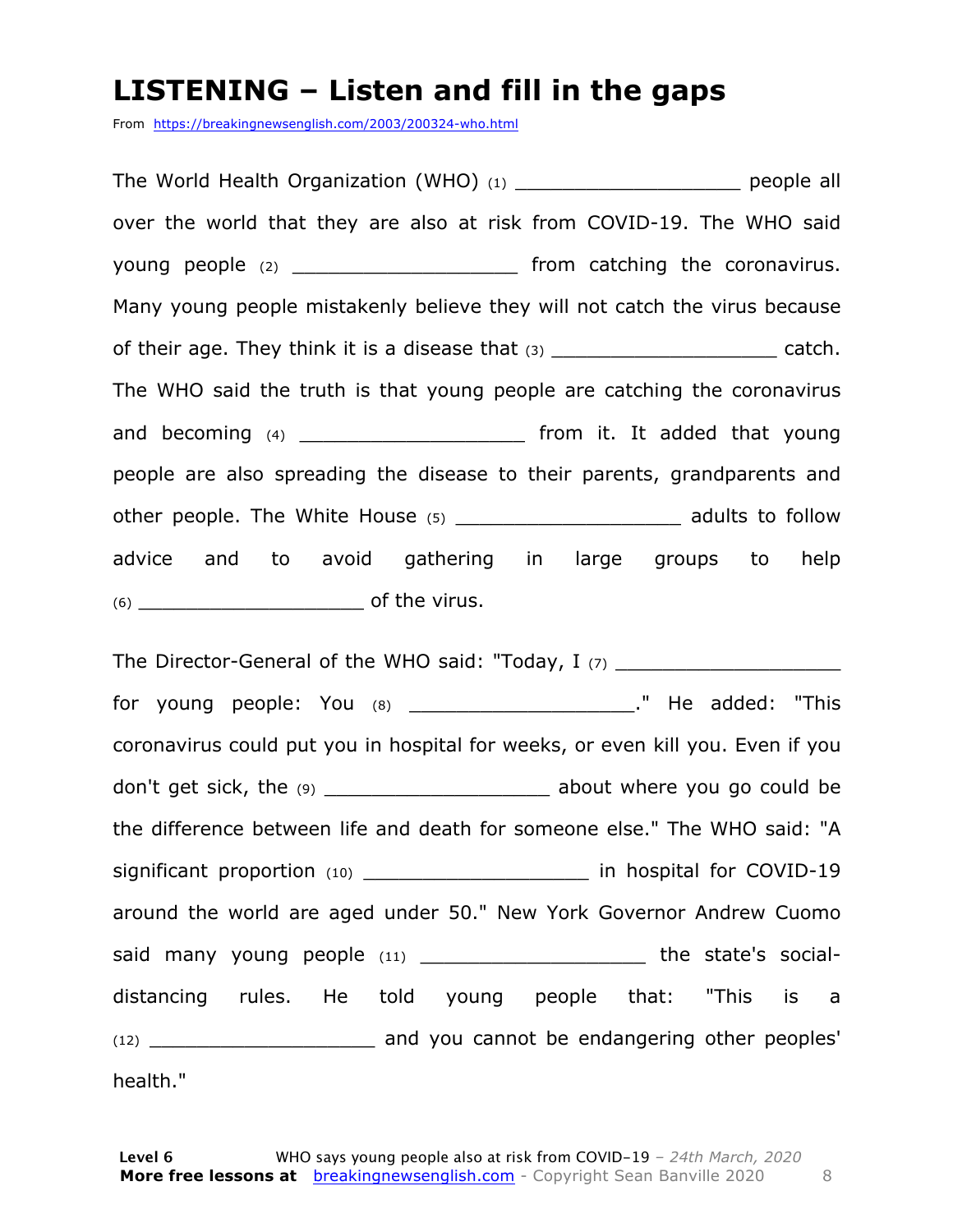### **COMPREHENSION QUESTIONS**

From https://breakingnewsenglish.com/2003/200324-who.html

- 1. Where are the young people the WHO is warning?
- 2. Who did the WHO say was not exempt from catching the coronavirus?
- 3. Who do some young people think mainly catch the disease?
- 4. Who did the WHO say young people could give the virus to?
- 5. Who urged young adults not to gather in large groups?
- 6. What was the message the WHO gave to young people?
- 7. For how long did the WHO say young people could stay in hospital?
- 8. What did the WHO say young people could make the difference between?
- 9. Which U.S. state is Andrew Cuomo the governor of?
- 10. What kind of issue did Andrew Cuomo say social distancing was?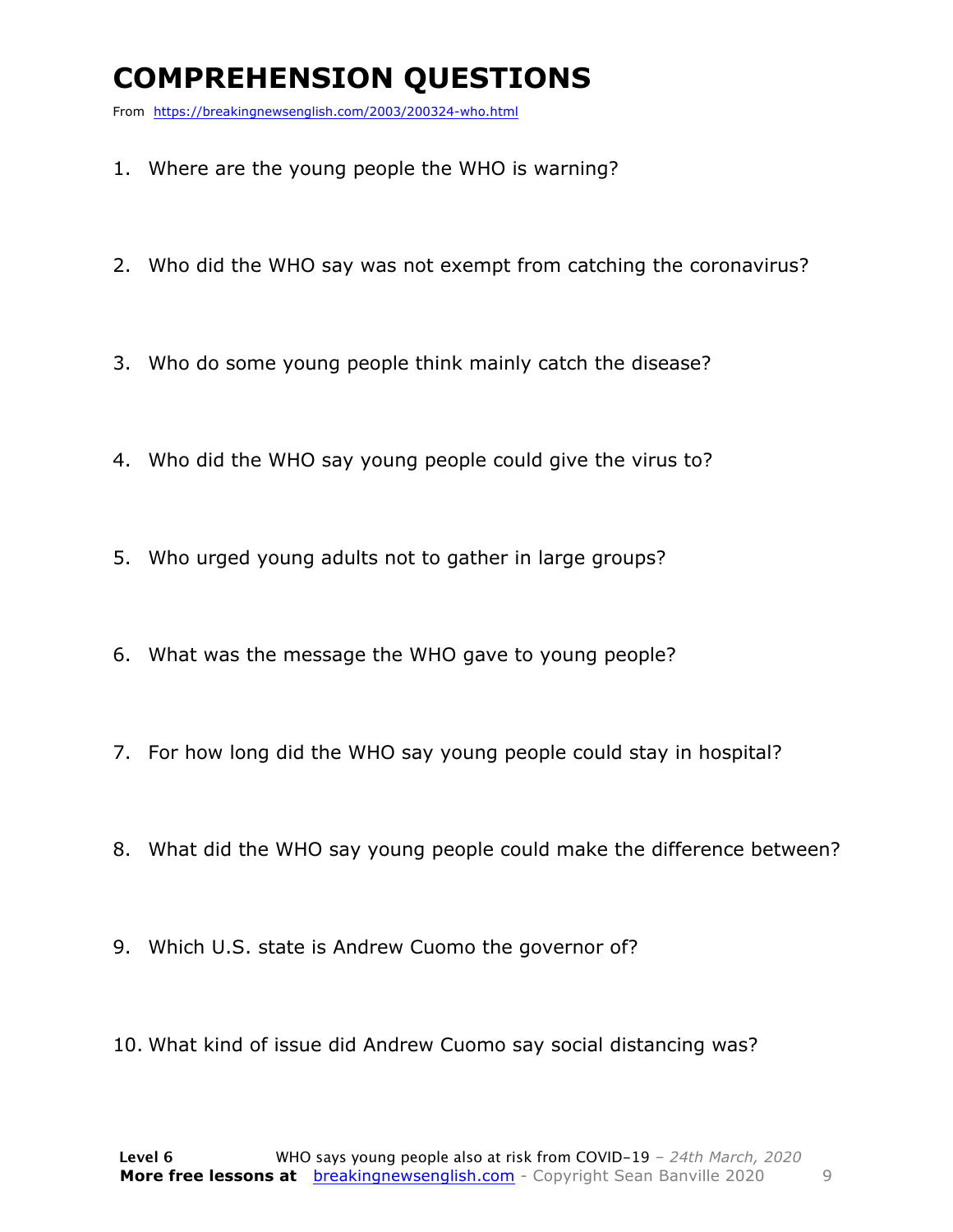### **MULTIPLE CHOICE - QUIZ**

From https://breakingnewsenglish.com/2003/200324-who.html

- 1) Where are the young people the
- WHO is warning?
- a) in the USA
- b) all over the world
- c) in Europe
- d) in China

2) Who did the WHO say was not exempt from catching the coronavirus?

- a) old people
- b) children
- 
- c) doctors and nurses
- d) young people

3) Who do some young people think mainly catch the disease?

- a) older people
- b) people over 80
- c) middle-aged people
- d) children

4) Who did the WHO say young people could give the virus to?

- a) each other
- b) doctors and nurses
- c) parents and grandparents
- d) scientists

5) Who urged young adults not to gather in large groups?

- a) doctors and nurses
- b) the White House
- c) the UK Prime Minister
- d) children
- 6) What was the message the WHO
- gave to young people?
- a) they are not invincible
- b) take care
- c) stay at home
- d) don't touch door handles

7) For how long did the WHO say young people could stay in hospital?

- a) a day of two
- b) months
- c) weeks
- d) six months
- 8) What did the WHO say young
- people could make the difference between?
- a) life and death
- b) passing and failing
- c) being rich and poor
- d) getting a job or not

9) Which U.S. state is Andrew Cuomo the governor of?

- a) New York
- b) Texas
- c) California
- d) Florida

10) What kind of issue did Andrew

Cuomo say social distancing was?

- a) a sensitive issue
- b) a topical issue
- c) a concerning issue
- d) a public health issue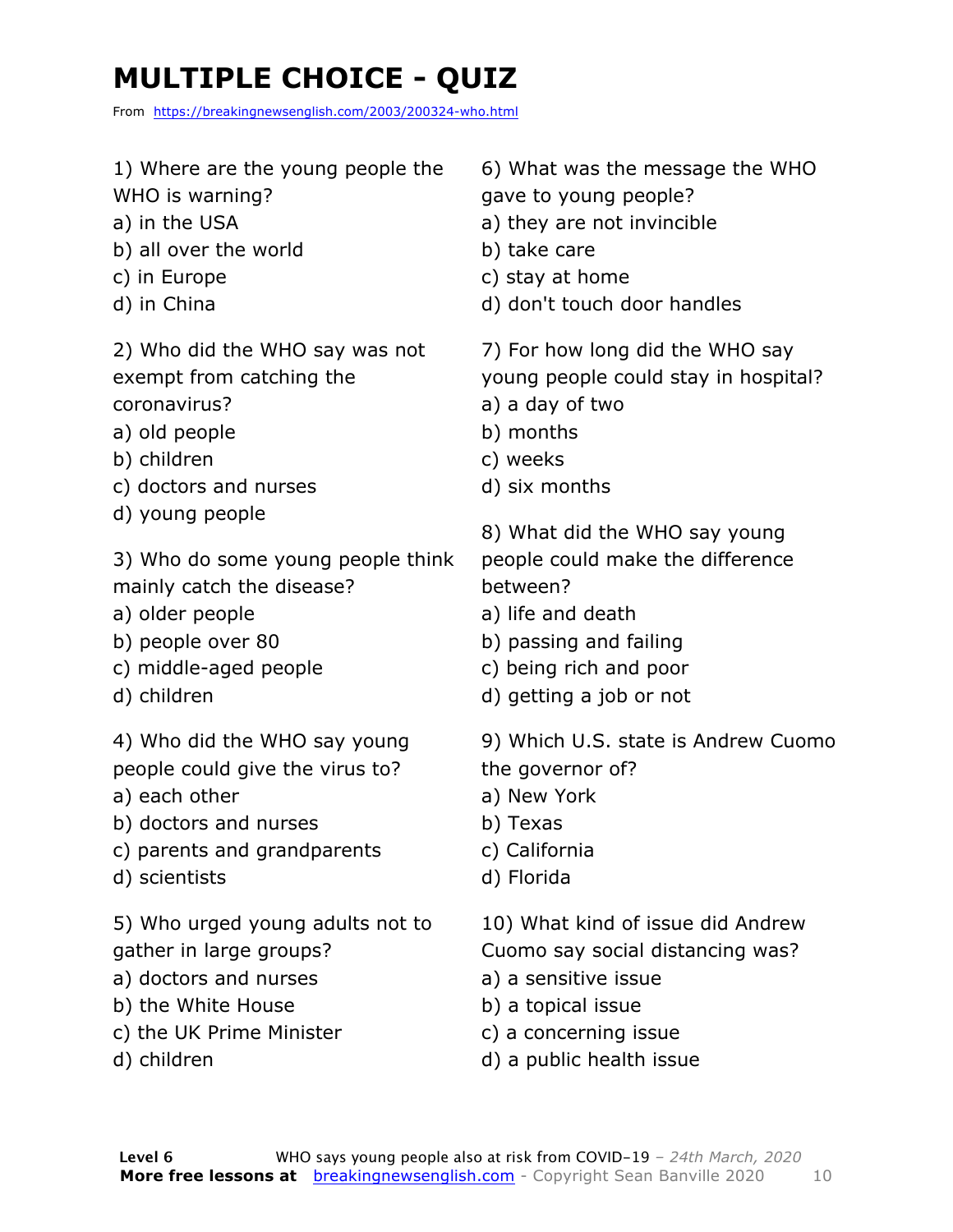## **ROLE PLAY**

From https://breakingnewsenglish.com/2003/200324-who.html

#### **Role A – Help Strangers**

You think helping strangers is the best thing young people can do. Tell the others three reasons why. Tell them why their things aren't as good. Also, tell the others which is the least useful of these (and why): chatting to old people, working from home or shopping for neighbours.

#### **Role B – Chat to Old People**

You think chatting to old people is the best thing young people can do. Tell the others three reasons why. Tell them why their things aren't as good. Also, tell the others which is the least useful of these (and why): helping strangers, working from home or shopping for neighbours.

#### **Role C – Work from Home**

You think working from home is the best thing young people can do. Tell the others three reasons why. Tell them why their things aren't as good. Also, tell the others which is the least useful of these (and why): chatting to old people, helping strangers or shopping for neighbours.

#### **Role D – Shop for Neighbours**

You think shopping for neighbours is the best thing young people can do. Tell the others three reasons why. Tell them why their things aren't as good. Also, tell the others which is the least useful of these (and why): chatting to old people, working from home or helping strangers.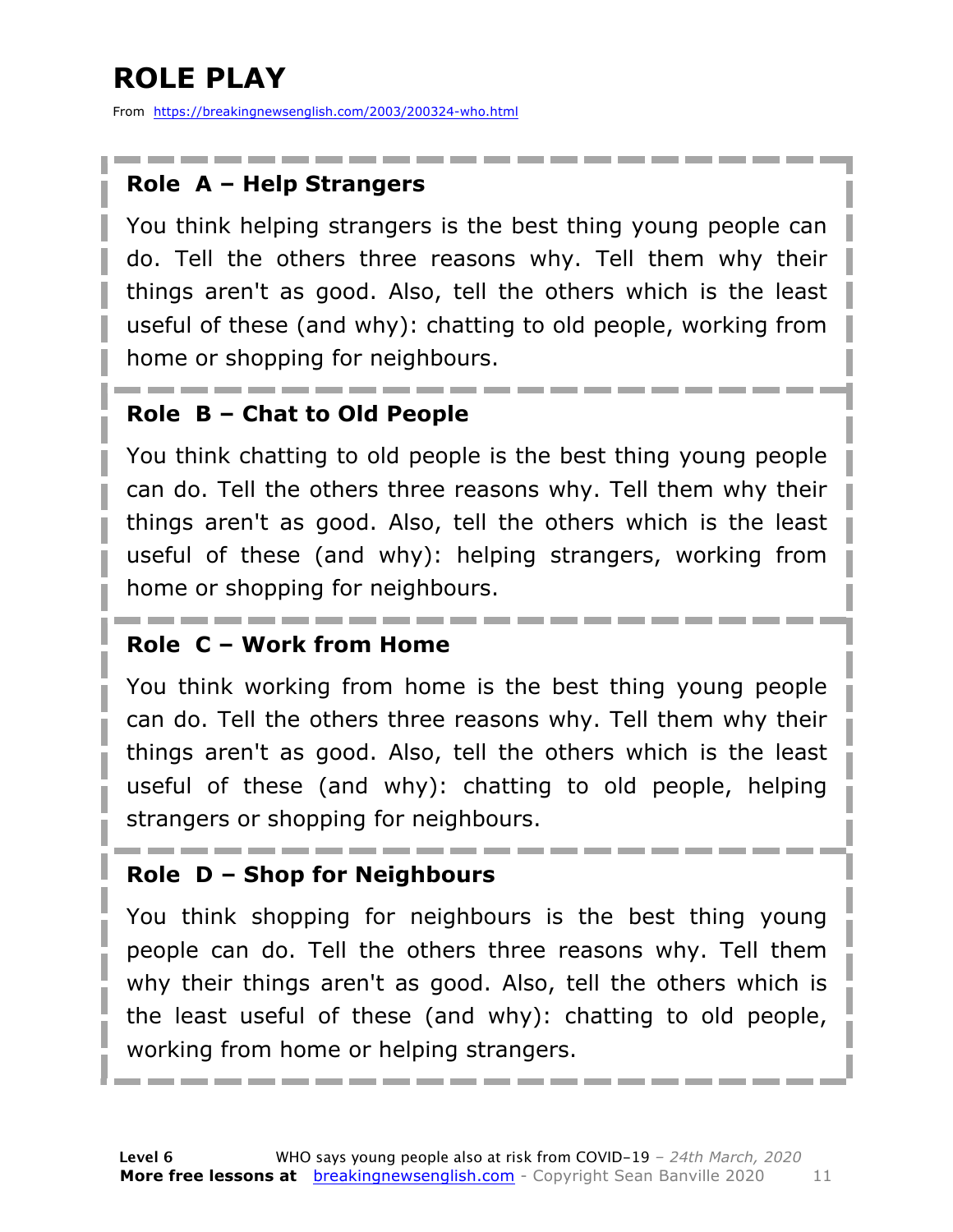## **AFTER READING / LISTENING**

From https://breakingnewsenglish.com/2003/200324-who.html

**1. WORD SEARCH:** Look in your dictionary / computer to find collocates, other meanings, information, synonyms … for the words 'young' and 'people'.

| young | people |
|-------|--------|
|       |        |
|       |        |

- Share your findings with your partners.
- Make questions using the words you found.
- Ask your partner / group your questions.

**2. ARTICLE QUESTIONS:** Look back at the article and write down some questions you would like to ask the class about the text.

- Share your questions with other classmates / groups.
- Ask your partner / group your questions.

**3. GAP FILL:** In pairs / groups, compare your answers to this exercise. Check your answers. Talk about the words from the activity. Were they new, interesting, worth learning…?

**4. VOCABULARY:** Circle any words you do not understand. In groups, pool unknown words and use dictionaries to find their meanings.

**5. TEST EACH OTHER:** Look at the words below. With your partner, try to recall how they were used in the text:

| warning<br>٠<br>• mistakenly<br>• older<br>• dying<br>parents<br>$\bullet$<br>large<br>٠ | • message<br>· sick<br>$\cdot$ life<br>• treated<br>$\cdot$ 50<br>issue<br>$\bullet$ |
|------------------------------------------------------------------------------------------|--------------------------------------------------------------------------------------|
|------------------------------------------------------------------------------------------|--------------------------------------------------------------------------------------|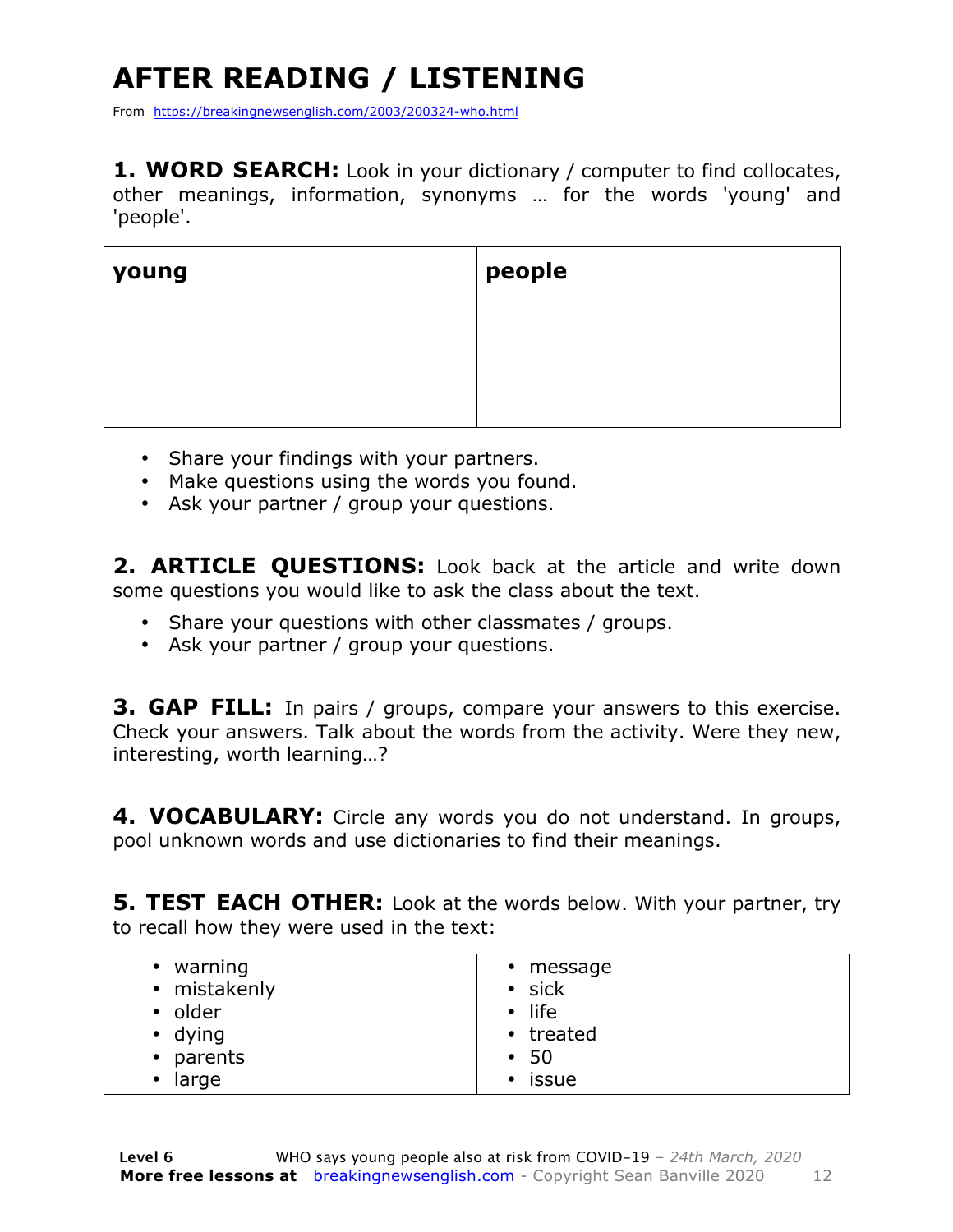### **THE WHO SURVEY**

From https://breakingnewsenglish.com/2003/200324-who.html

Write five GOOD questions about the WHO in the table. Do this in pairs. Each student must write the questions on his / her own paper.

When you have finished, interview other students. Write down their answers.

|      | STUDENT 1 | STUDENT 2 | STUDENT 3 |
|------|-----------|-----------|-----------|
| Q.1. |           |           |           |
| Q.2. |           |           |           |
| Q.3. |           |           |           |
| Q.4. |           |           |           |
| Q.5. |           |           |           |

- Now return to your original partner and share and talk about what you found out. Change partners often.
- Make mini-presentations to other groups on your findings.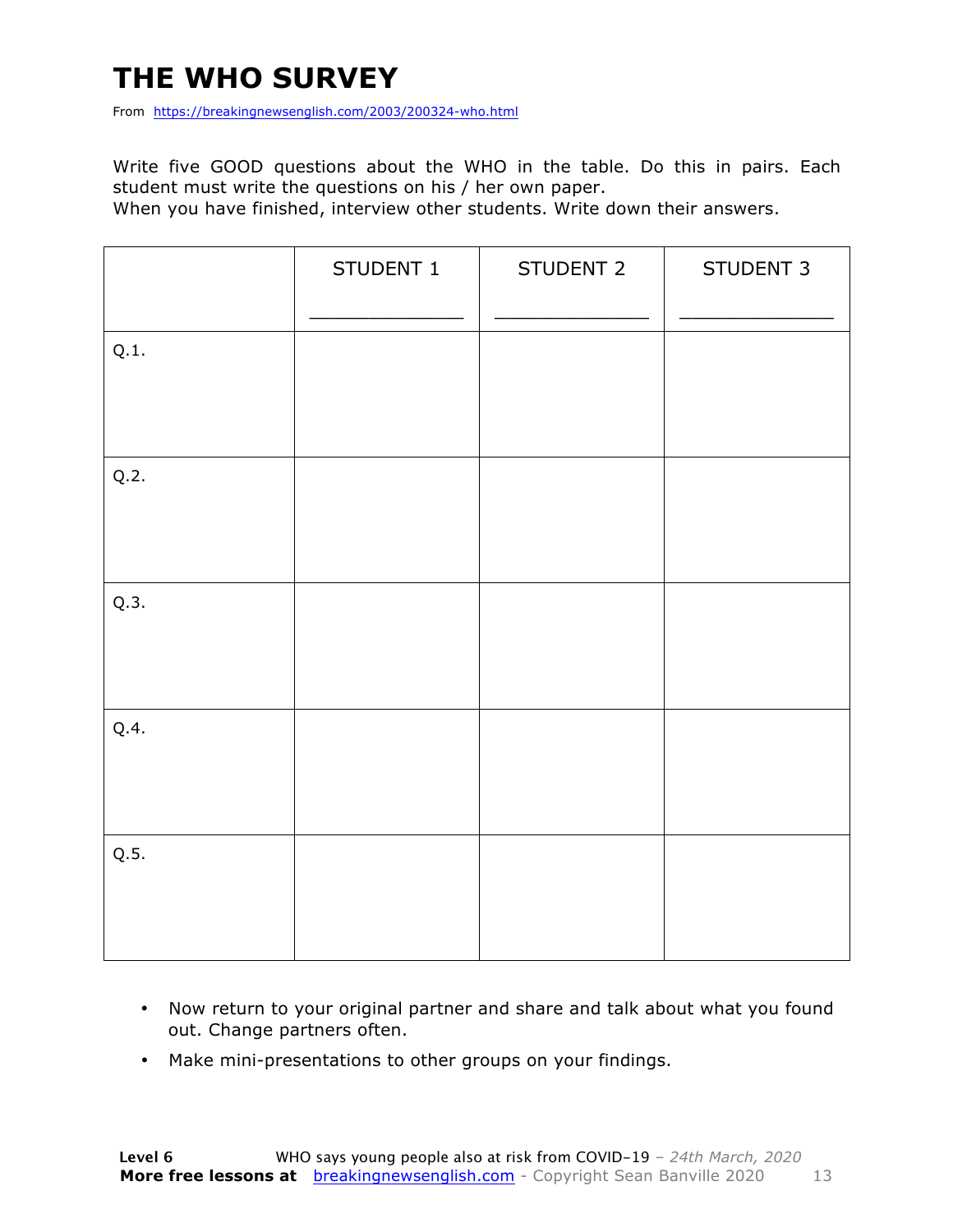### **THE WHO DISCUSSION**

STUDENT A's QUESTIONS (Do not show these to student B)

- 1. What did you think when you read the headline?
- 2. What images are in your mind when you hear the word 'young'?
- 3. What do you know about the WHO?
- 4. What are the young people you know doing?
- 5. How is social distancing going for you?
- 6. Why are so many young people not social distancing?
- 7. What should governments do about people who go out?
- 8. What would you tell a young person who wasn't following the rules?
- 9. What will you say to the young people you know?
- 10. What advice do you have for people worried about COVID-19?

*WHO says young people also at risk from COVID-19 – 24th March, 2020* Thousands more free lessons at breakingnewsenglish.com

-----------------------------------------------------------------------------

#### **THE WHO DISCUSSION**

STUDENT B's QUESTIONS (Do not show these to student A)

- 11. Did you like reading this article? Why/not?
- 12. What do you think of when you hear the word 'risk'?
- 13. What do you think about what you read?
- 14. What more should the WHO be doing?
- 15. Why do young people think they re invincible?
- 16. Is your country doing enough about COVID-19?
- 17. How has COVID-19 changed your life?
- 18. How worried are you about catching COVID-19?
- 19. What will the world be like in six months from now?
- 20. What questions would you like to ask the WHO?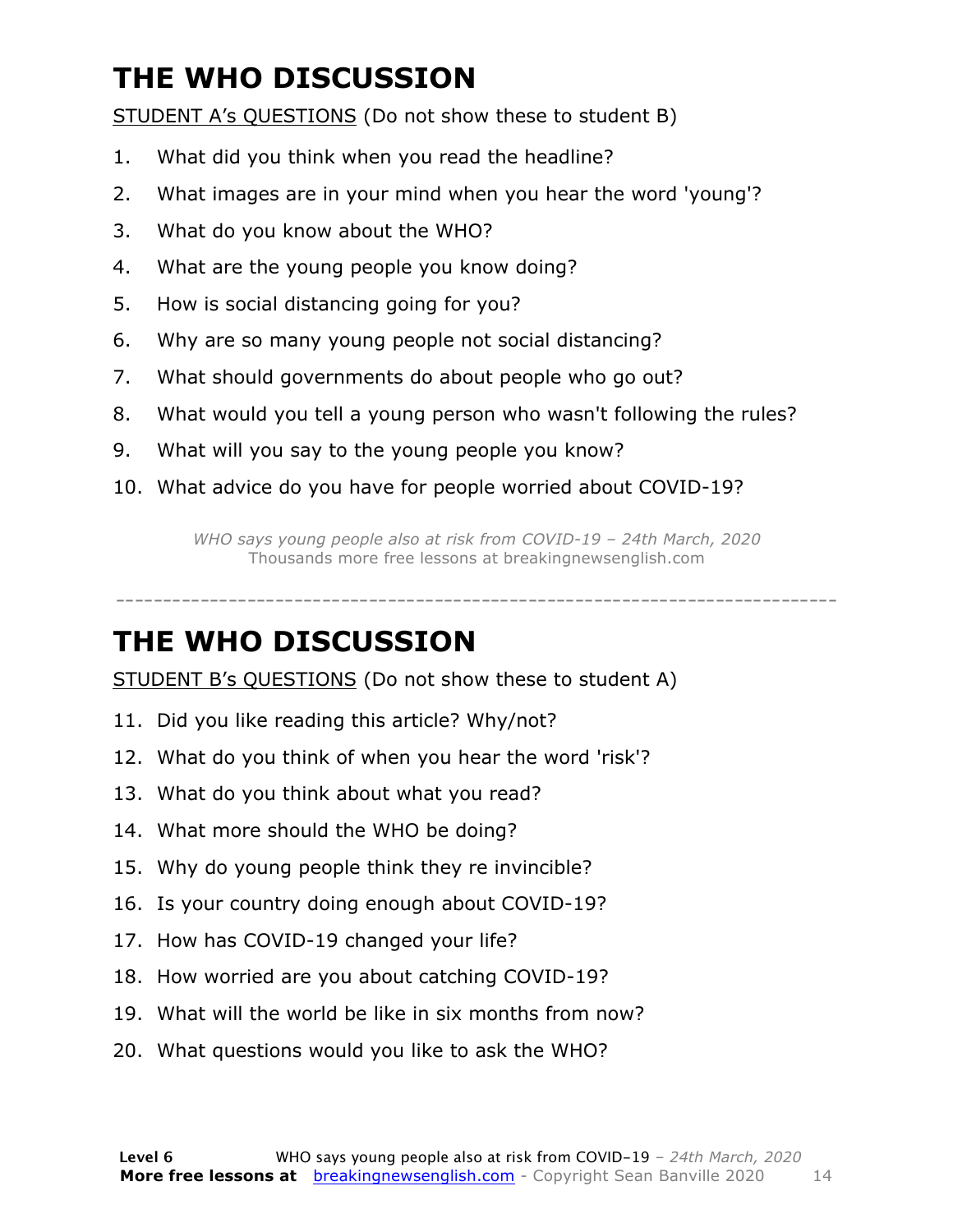### **DISCUSSION (Write your own questions)**

STUDENT A's QUESTIONS (Do not show these to student B)

| 1. |                                          |
|----|------------------------------------------|
|    |                                          |
| 2. |                                          |
|    |                                          |
| 3. |                                          |
|    |                                          |
| 4. |                                          |
|    |                                          |
| 5. |                                          |
|    |                                          |
| 6. |                                          |
|    | Copyright © breakingnewsenglish.com 2020 |

### **DISCUSSION (Write your own questions)**

STUDENT B's QUESTIONS (Do not show these to student A)

| 1. |                                                                                                                         |  |  |
|----|-------------------------------------------------------------------------------------------------------------------------|--|--|
|    |                                                                                                                         |  |  |
| 2. | <u> 1980 - Antonio Alemania, prima prestava postala de la provincia de la provincia de la provincia de la provincia</u> |  |  |
|    |                                                                                                                         |  |  |
| 3. | <u> 1980 - Andrea Andrew Maria (h. 1980).</u>                                                                           |  |  |
|    |                                                                                                                         |  |  |
| 4. | <u> 1980 - Andrea Brand, amerikansk politik (</u>                                                                       |  |  |
|    |                                                                                                                         |  |  |
| 5. |                                                                                                                         |  |  |
|    |                                                                                                                         |  |  |
| 6. |                                                                                                                         |  |  |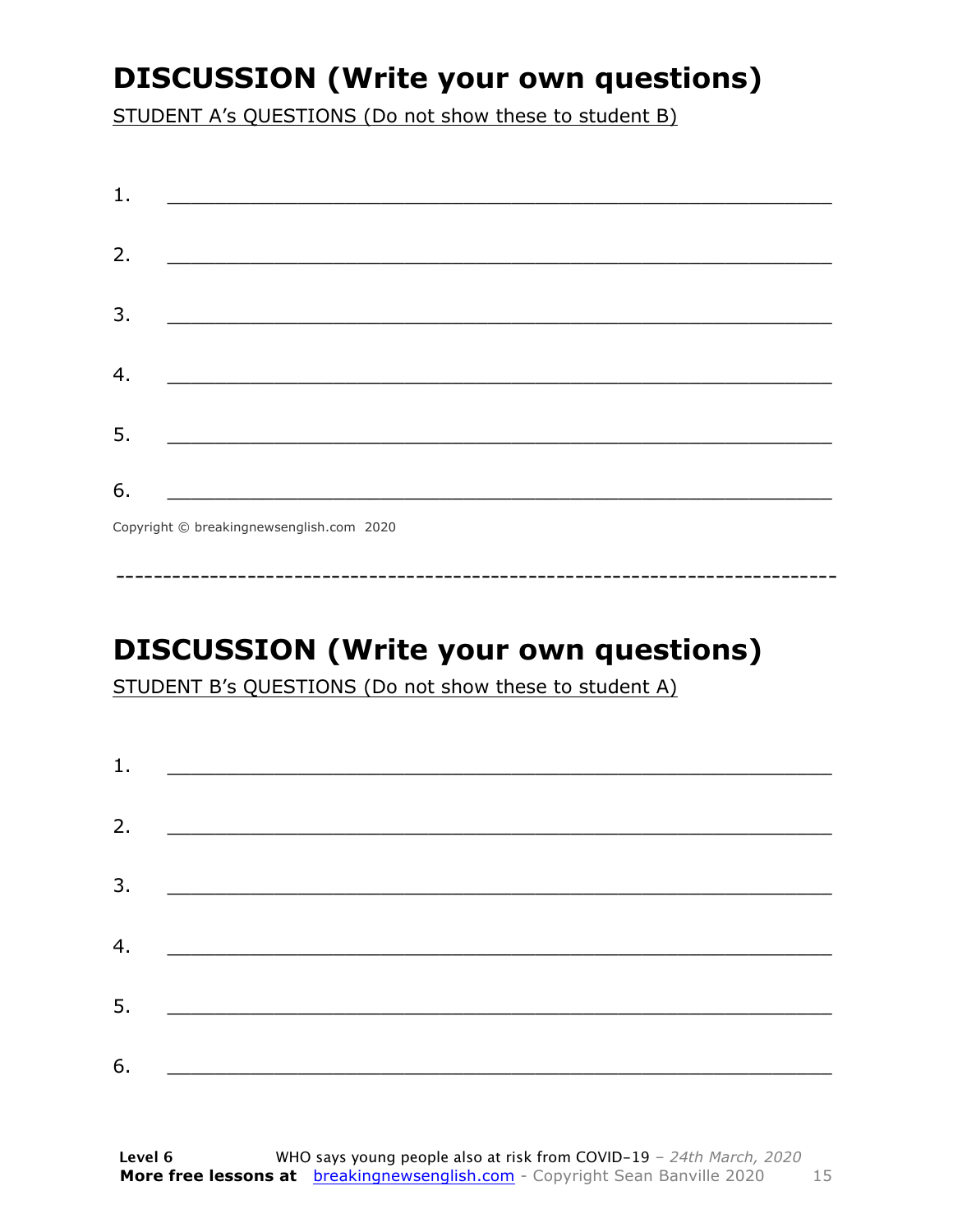### **LANGUAGE - CLOZE**

From https://breakingnewsenglish.com/2003/200324-who.html

The World Health Organization (WHO) is  $(1)$  young people all over the world that they are also (2) \_\_\_\_ risk from COVID-19. The WHO said young people are not exempt from catching the coronavirus. Many young people (3) believe they will not catch the virus because of their age. They think it is a disease that only older people catch. The WHO said the  $(4)$  \_\_\_\_ is that young people are catching the coronavirus and becoming ill or dying from it. It added that young people are also spreading the disease to their parents, grandparents and (5) \_\_\_\_ people. The White House also urged young adults to follow advice and to (6) \_\_\_\_ gathering in large groups to help prevent the spread of the virus.

The Director-General of the WHO said: "Today, I have a message (7) \_\_\_\_ young people: You are not invincible." He added: "This coronavirus could put you in hospital for weeks, or (8) \_\_\_\_ kill you. Even if you don't get sick, the choices you make about where you go could be the difference (9) \_\_\_\_ life and death for someone else." The WHO said: "A significant proportion of patients treated in hospital for COVID-19 around the world are (10) under 50." New York Governor Andrew Cuomo said many young people are not (11) \_\_\_\_\_ the state's social-distancing rules. He told young people that: "This is a public health  $(12)$ and you cannot be endangering other peoples' health."

#### **Put the correct words from the table below in the above article.**

| 1.  | (a) | warmed     | (b) | warning      | (c) | warned    | (d) | warns    |
|-----|-----|------------|-----|--------------|-----|-----------|-----|----------|
| 2.  | (a) | at         | (b) | of           | (c) | in        | (d) | on       |
| 3.  | (a) | mistakenly | (b) | mistook      | (c) | mistaken  | (d) | mistakes |
| 4.  | (a) | truth      | (b) | true         | (c) | truly     | (d) | truthful |
| 5.  | (a) | another    | (b) | other        | (c) | others    | (d) | otter    |
| 6.  | (a) | avoids     | (b) | avoiding     | (c) | avoidance | (d) | avoid    |
| 7.  | (a) | of         | (b) | on           | (c) | to        | (d) | in       |
| 8.  | (a) | ever       | (b) | event        | (c) | every     | (d) | even     |
| 9.  | (a) | difference | (b) | differential | (c) | different | (d) | differed |
| 10. | (a) | aged       | (b) | ageless      | (c) | aging     | (d) | ages     |
| 11. | (a) | follower   | (b) | following    | (c) | follow    | (d) | follows  |
| 12. | (a) | tissue     | (b) | reissue      | (c) | issue     | (d) | fissure  |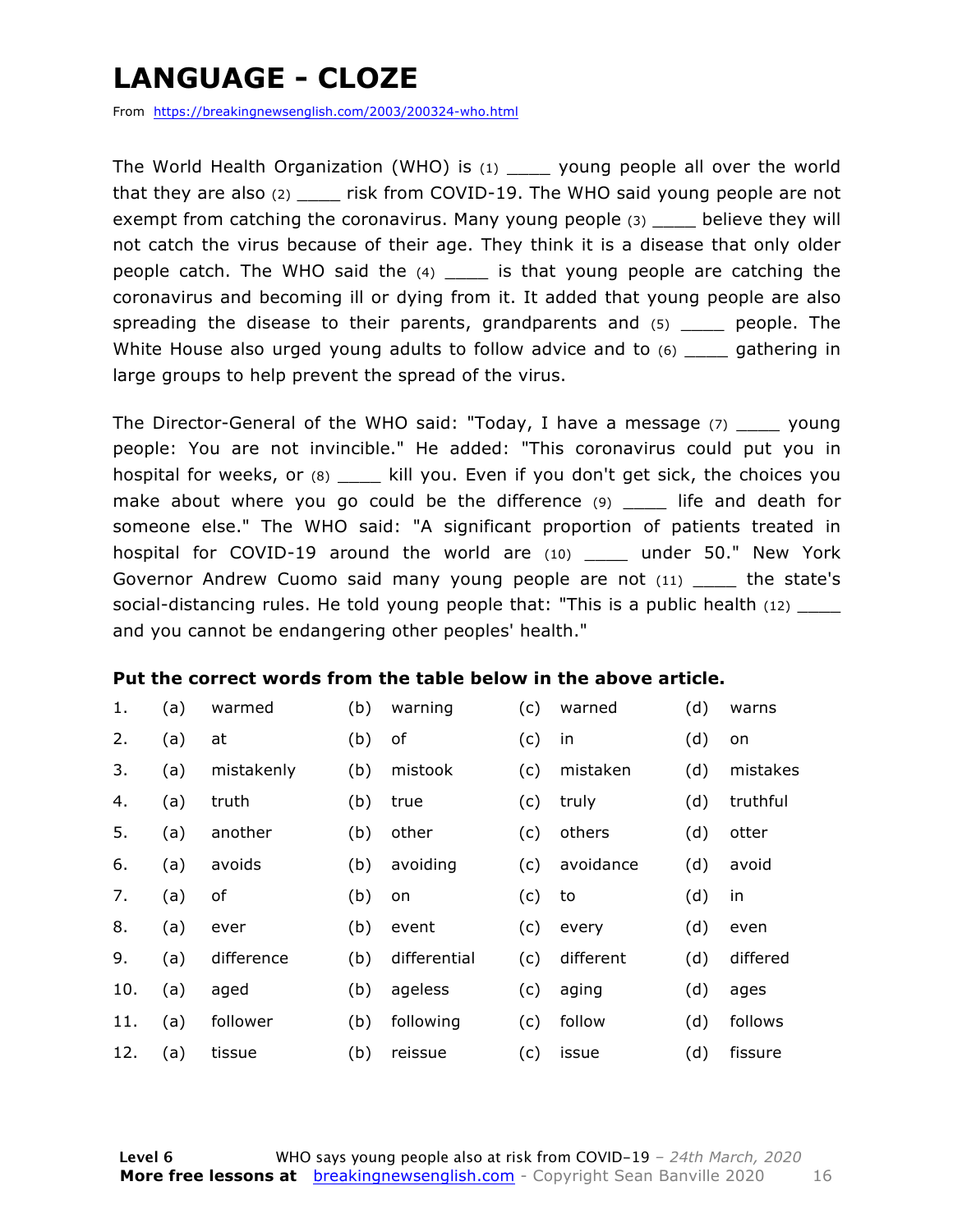### **SPELLING**

From https://breakingnewsenglish.com/2003/200324-who.html

#### **Paragraph 1**

- 1. young people are not emxpet
- 2. a daiesse that only older people catch
- 3. becoming ill or niygd from it
- 4. degur young adults to follow advice
- 5. oaivd gathering in large groups
- 6. vtrenep the spread of the virus

#### **Paragraph 2**

- 7. You are not iivbenlcni
- 8. the hocicse you make
- 9. the iednreefcf between life and death
- 10. A isitngfacin proportion of patients
- 11. This is a public health iessu
- 12. gednagerinn other peoples' health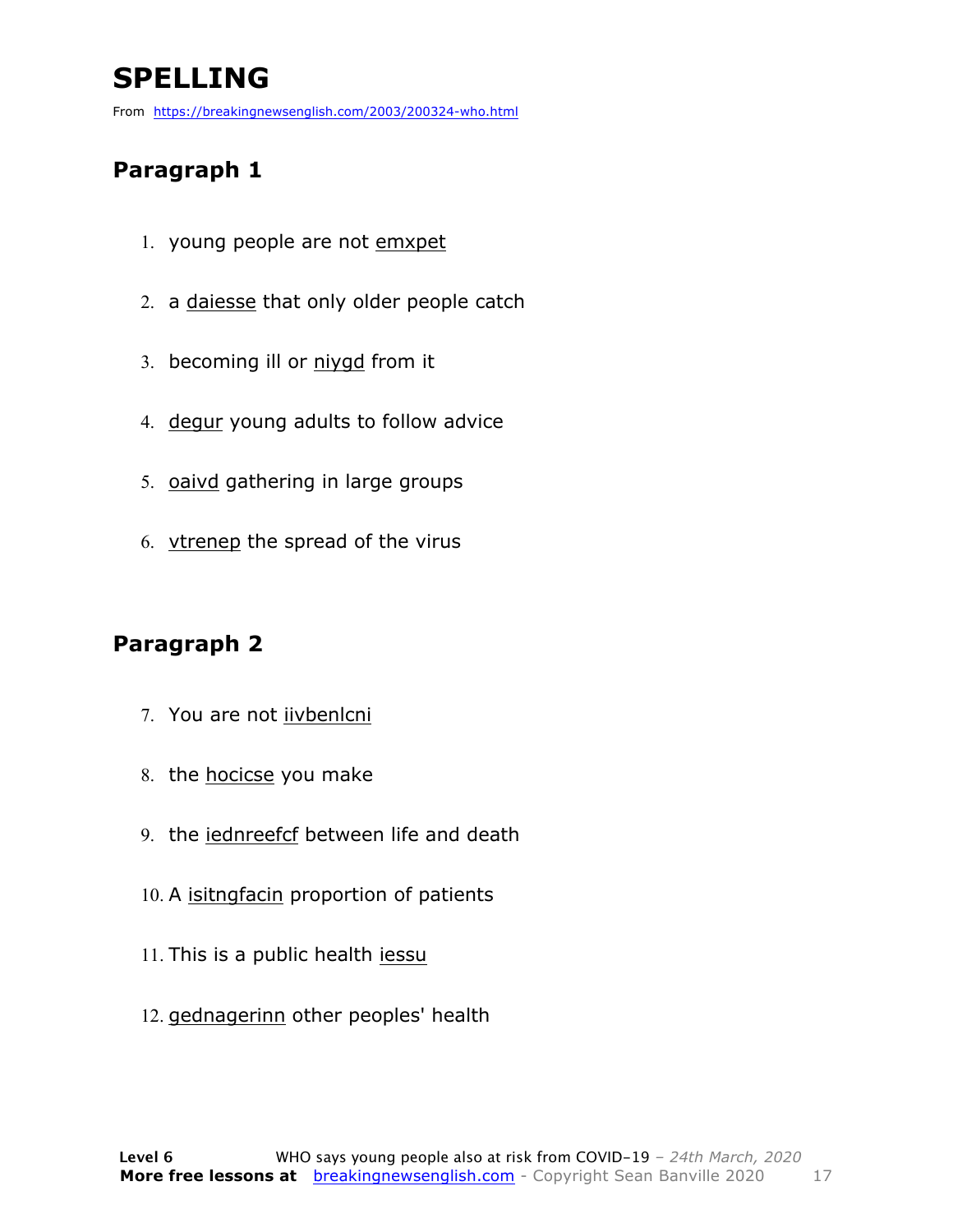### **PUT THE TEXT BACK TOGETHER**

From https://breakingnewsenglish.com/2003/200324-who.html

#### **Number these lines in the correct order.**

- ( ) the state's social-distancing rules. He told young people that: "This is a public
- ( ) coronavirus. Many young people mistakenly believe they will not catch the virus because of their
- ( ) invincible." He added: "This coronavirus could put you in hospital for weeks, or even kill you. Even if you don't get
- ( ) age. They think it is a disease that only older people catch. The WHO said the truth is that young people are
- ( ) the disease to their parents, grandparents and other people. The White House also urged young
- ( ) health issue and you cannot be endangering other peoples' health."
- ( ) sick, the choices you make about where you go could be the difference between life and death for someone
- ( ) else." The WHO said: "A significant proportion of patients treated in hospital for COVID-19 around the world are aged
- ( ) adults to follow advice and to avoid gathering in large groups to help prevent the spread of the virus.
- ( ) risk from COVID-19. The WHO said young people are not exempt from catching the
- ( ) catching the coronavirus and becoming ill or dying from it. It added that young people are also spreading
- ( ) under 50." New York Governor Andrew Cuomo said many young people are not following
- ( *1* ) The World Health Organization (WHO) is warning young people all over the world that they are also at
- ( ) The Director-General of the WHO said: "Today, I have a message for young people: You are not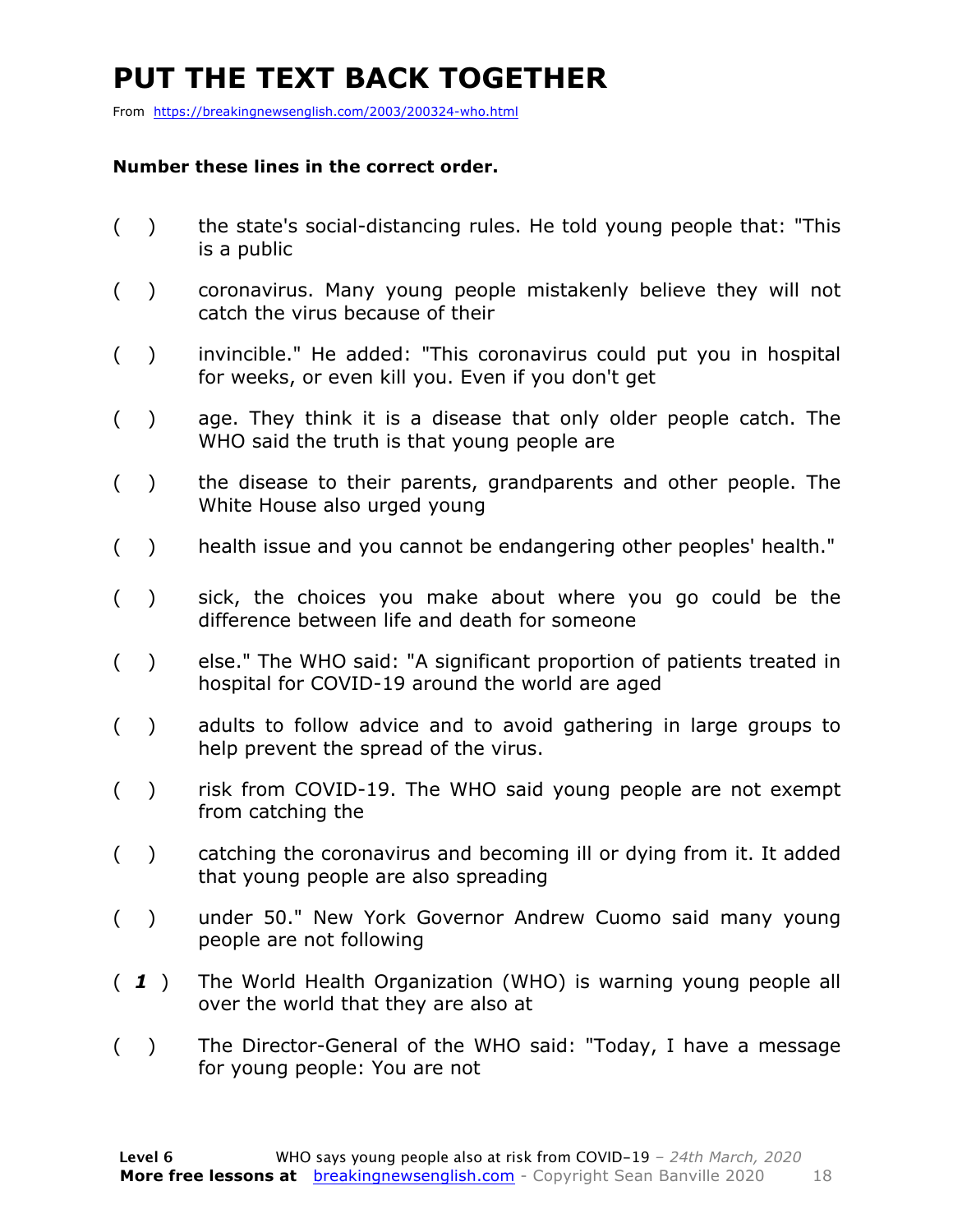#### **PUT THE WORDS IN THE RIGHT ORDER**

From https://breakingnewsenglish.com/2003/200324-who.html

1. all people the over world . young Warning

2. not are exempt catching coronavirus . people from Young

3. they not believe catch Mistakenly the virus . will

4. people are disease . the Young spreading also

5. of the Help virus . the prevent spread

6. I for Today, people . have message young a

7. could you hospital put Coronavirus in weeks . for

8. death . between difference and life the It's

9. treated significant proportion patients in A hospital . of

10. peoples' endangering other You be health . cannot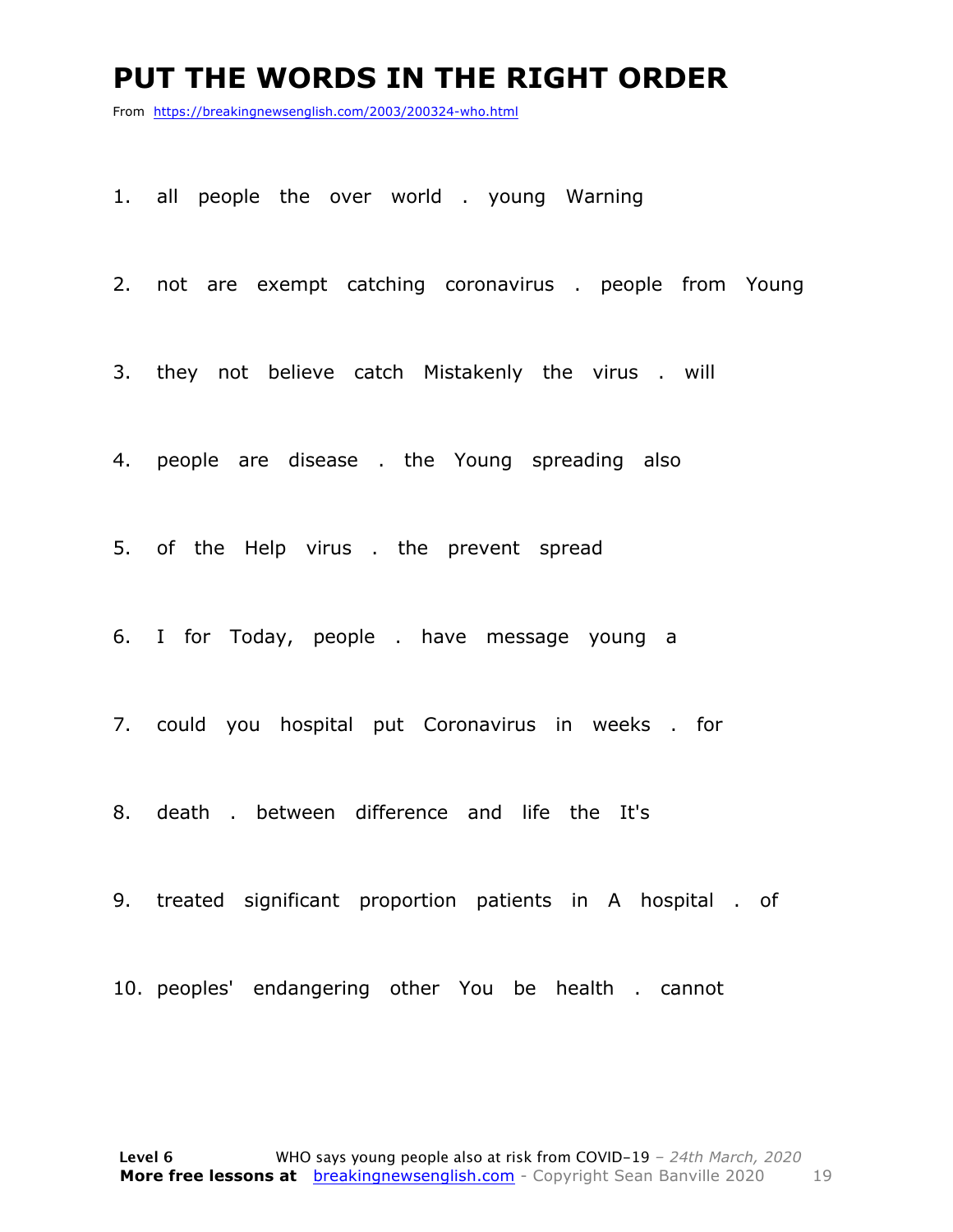### **CIRCLE THE CORRECT WORD (20 PAIRS)**

From https://breakingnewsenglish.com/2003/200324-who.html

The World Health Organization (WHO) is *warming / warning* young people all over the world that they are also at *risky / risk* from COVID-19. The WHO said young people are not *exempt / exact* from catching the coronavirus. Many young people *mistaken / mistakenly* believe they will not catch the virus because of their age. They think it is a disease that only *oldest / older* people catch. The WHO said the *truth / true* is that young people are catching the coronavirus and becoming ill or *die / dying* from it. It added that young people are also spreading the disease *to / for* their parents, grandparents and other people. The White House also *urged / purged* young adults to follow advice and to *avoid / evade* gathering in large groups to help prevent the spread of the virus.

The Director-General of the WHO said: "Today, I have a message for young people: You are not *invisible / invincible*." He added: "This coronavirus could put you in hospital *four / for* weeks, or even kill *them / you*. Even if you don't get sick, the *chooses / choices* you make about where you go could be the *different / difference* between life and death for someone else." The WHO said: "A significant *proportion / preparation* of patients treated in hospital for COVID-19 around the world are *aged / age* under 50." New York Governor Andrew Cuomo said many young people are not *followed / following* the state's social-distancing rules. He *told / tell* young people that: "This is a public *health / healthy* issue and you cannot be endangering other peoples' health."

#### **Talk about the connection between each pair of words in italics, and why the correct word is correct.**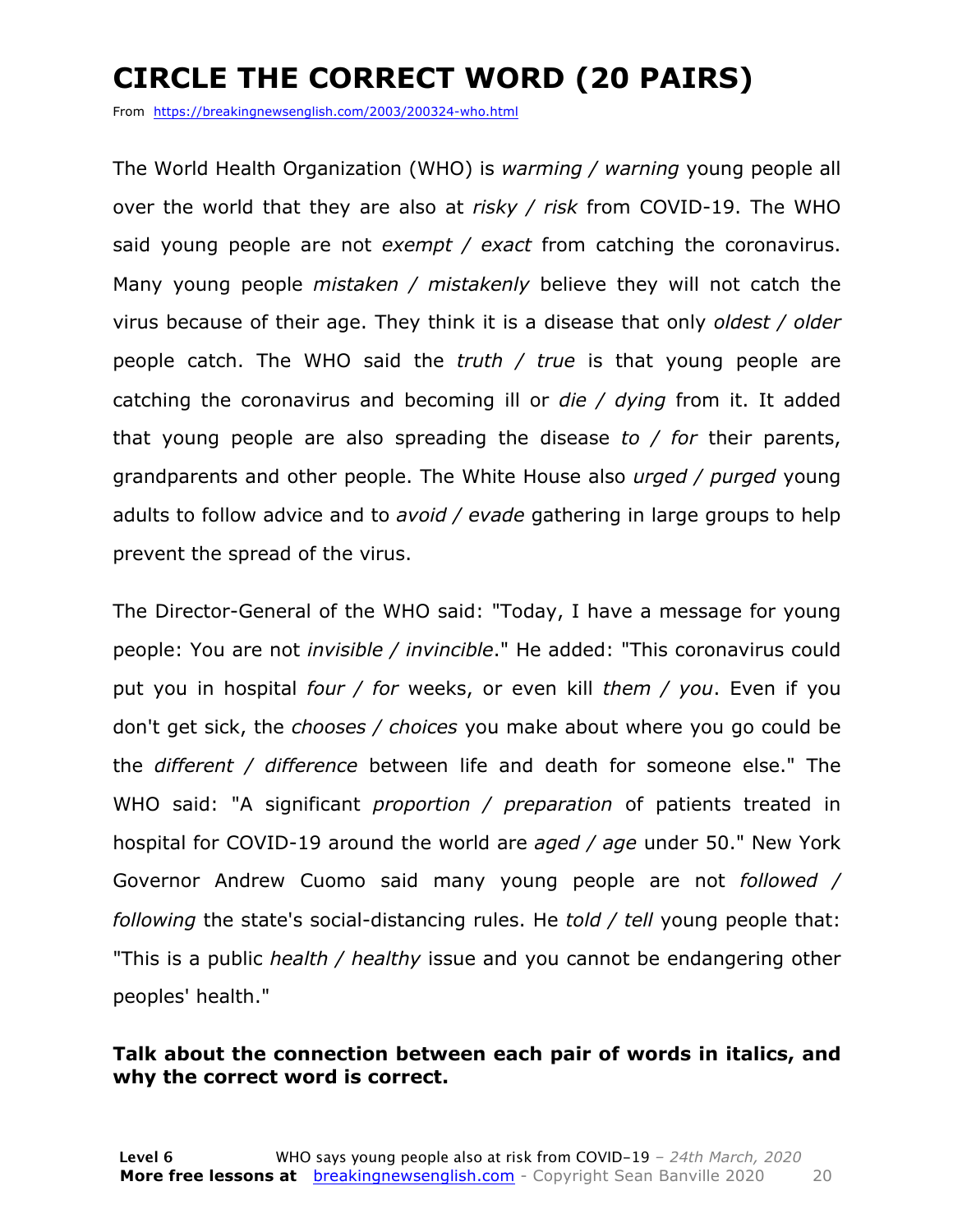### **INSERT THE VOWELS (a, e, i, o, u)**

From https://breakingnewsenglish.com/2003/200324-who.html

T h\_ W\_r l d H\_ **\_** l t h O r g\_n\_z\_t\_ **\_** n ( W H O ) \_s w\_r n\_n g y\_ **\_** n g p\_ **\_** p l\_ \_l l \_v\_r t h\_ w\_r l d t  $h_t$  t  $h_y$   $r_{-1}$   $s_{-1}$   $t$   $r_{-s}$  k f  $r_{-m}$  C O V I D - 1 9 . T h\_ W H O s\_ **\_** d y\_ **\_** n g p\_ **\_** p l\_ \_r\_ n\_t \_x\_m p t f r\_m c\_t c h\_n g t h\_ c\_r\_n\_v\_r\_s . M\_n y y\_ **\_** n g p \_ **\_** p l\_ m\_s t\_k\_n l y b\_l\_ **\_** v\_ t h\_y w\_l l n\_t c\_t c h t h\_ v\_r\_s b\_c\_ **\_** s\_ \_ f t h\_ **\_** r \_g\_. T h\_y t h\_n k \_t \_s \_ d\_s\_ **\_** s\_ t h\_t \_n l y \_l d\_r p\_ **\_** p l\_ c\_t c h . T h\_ W H O s\_ **\_** d t h\_ t r\_t h \_s t h\_t y\_ **\_** n g p\_ **\_**  p l\_ \_r\_ c\_t c h\_n g t h\_ c\_r\_n\_v\_r\_s \_n d b\_c\_m\_n g \_l l \_r d y\_n g f r\_m \_t . I t \_d d\_d t h\_t y\_ **\_** n g p \_ **\_** p l\_ \_r\_ \_l s\_ s p r\_ **\_** d\_n g t h\_ d\_s\_ **\_** s\_ t\_ t h\_ **\_** r p\_r\_n t s , g r\_n d p\_r\_n t s \_n d \_t h\_r p\_ **\_** p l\_. T h\_ W h\_t\_ H\_ **\_** s\_ \_l s\_ \_r g\_d y\_ **\_** n g \_d\_l t s t\_ f\_l l\_w \_d v\_c\_ \_n d t\_ \_v\_ **\_** d g\_t h\_r\_n g \_n l\_r g\_ g r\_ **\_** p s  $t_$  h\_l p p r\_v\_n t t h\_ s p r\_\_ d \_f t h\_ v\_r\_s .

T h\_ D\_r\_c t\_r - G\_n\_r\_l \_f t h\_ W H O s\_ **\_** d : "  $T_d_y$ , I h\_v\_ \_ m\_s s\_g\_ f\_r y\_\_ n g p\_\_ p l\_: Y \_ **\_** \_r\_ n\_t \_n v\_n c\_b l\_. " H\_ \_d d\_d : " T h\_s c\_r\_n\_v\_r\_s c\_ **\_** l d p\_t y\_ **\_** \_n h\_s p\_t\_l f\_r w\_ **\_** k s , \_r \_v\_n k\_l l y\_ **\_** . E v\_n \_f y\_ **\_** d\_n ' t g\_t  $s_c$  k, t h\_ c h\_\_ c\_s  $y_{--}$  m\_k\_ \_b\_\_ t w h\_r\_  $y_{--}$ g\_ c\_ **\_** l d b\_ t h\_ d\_f f\_r\_n c\_ b \_t w\_ **\_** n l\_f\_ \_n d d \_ **\_** t h f\_r s\_m\_ **\_** n\_ \_l s\_. " T h\_ W H O s\_ **\_** d : " A s\_g n\_f\_c\_n t p r\_p\_r t\_ **\_** n \_f p\_t\_ **\_** n t s t r\_ **\_** t\_d \_n h\_s p\_t\_l f\_r C O V I D - 1 9 \_r\_ **\_** n d t h\_ w\_r l d \_r\_ \_g\_d \_n d\_r 5 0 . " N\_w Y\_r k G\_v\_r n\_r A n d r\_w C \_ **\_** m\_ s\_ **\_** d m\_n y y\_ **\_** n g p\_ **\_** p l\_ \_r\_ n\_t f\_l l\_w\_n g t h\_ s t\_t\_' s s\_c\_ **\_** l - d\_s t\_n c\_n g r\_l\_s . H\_ t\_l d y\_ **\_** n g p\_ **\_** p l\_ t h\_t : " T h\_s \_s \_ p\_b l\_c h \_ **\_** l t h \_s s\_ **\_** \_n d y\_ **\_** c\_n n\_t b\_ \_n d\_n g\_r\_n g \_t h\_r p\_ **\_** p l\_s ' h\_ **\_** l t h . "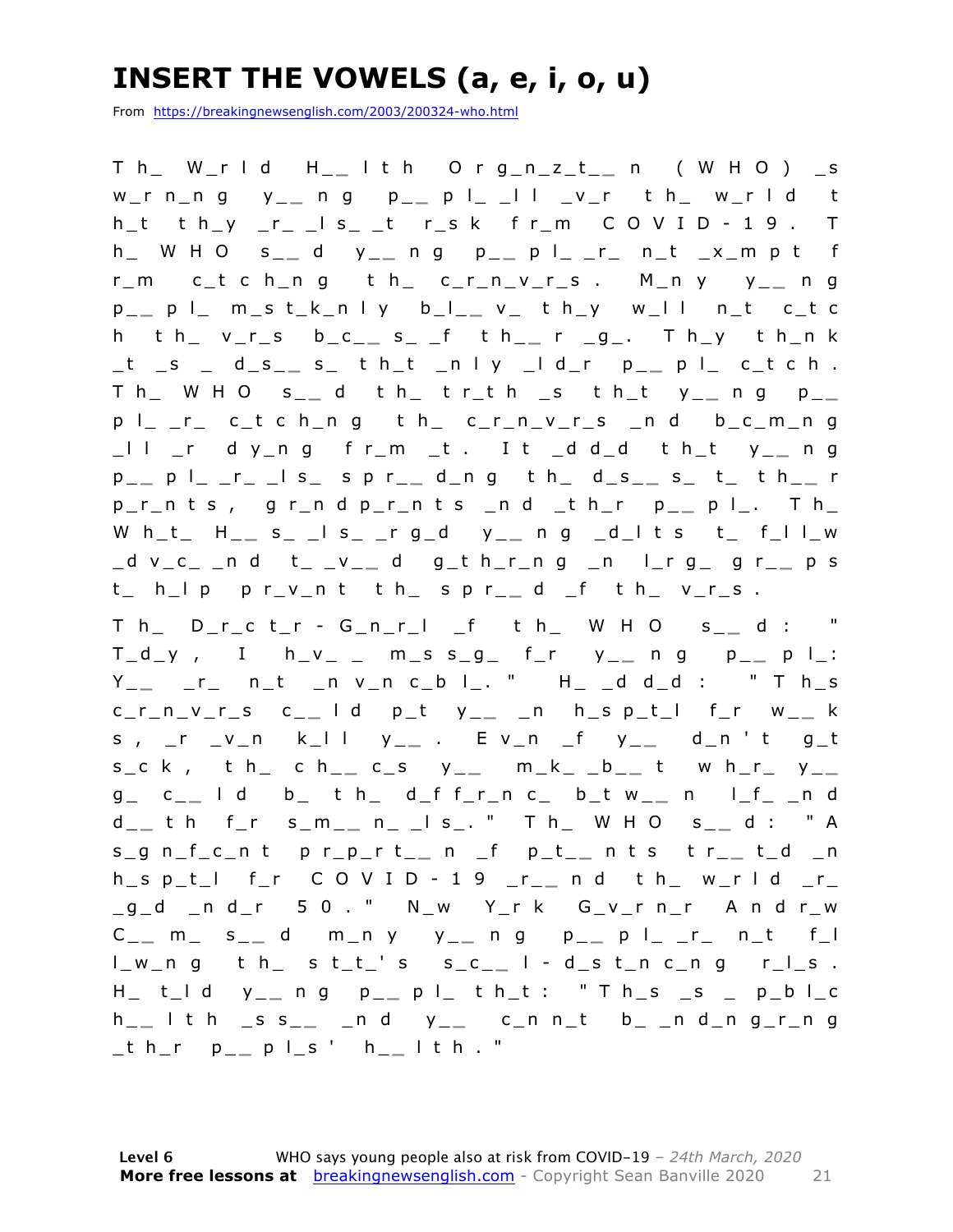#### **PUNCTUATE THE TEXT AND ADD CAPITALS**

From https://breakingnewsenglish.com/2003/200324-who.html

the world health organization who is warning young people all over the world that they are also at risk from covid19 the who said young people are not exempt from catching the coronavirus many young people mistakenly believe they will not catch the virus because of their age they think it is a disease that only older people catch the who said the truth is that young people are catching the coronavirus and becoming ill or dying from it it added that young people are also spreading the disease to their parents grandparents and other people the white house also urged young adults to follow advice and to avoid gathering in large groups to help prevent the spread of the virus

the directorgeneral of the who said today i have a message for young people you are not invincible he added this coronavirus could put you in hospital for weeks or even kill you even if you dont get sick the choices you make about where you go could be the difference between life and death for someone else the who said a significant proportion of patients treated in hospital for covid19 around the world are aged under 50 new york governor andrew cuomo said many young people are not following the states socialdistancing rules he told young people that this is a public health issue and you cannot be endangering other peoples health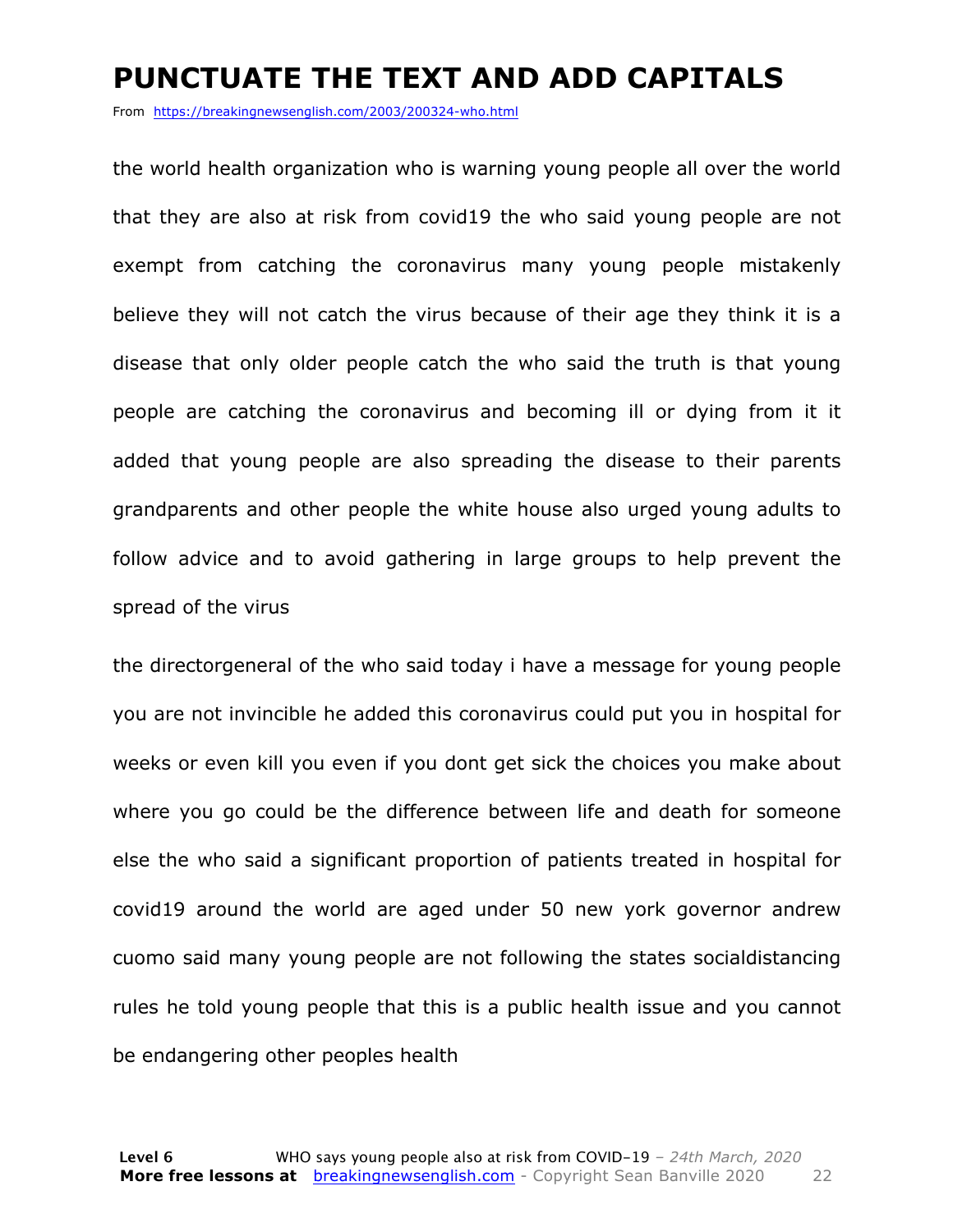## **PUT A SLASH ( / ) WHERE THE SPACES ARE**

From https://breakingnewsenglish.com/2003/200324-who.html

TheWorldHealthOrganization(WHO)iswarningyoungpeopleallovert heworldthattheyarealsoatriskfromCOVID-19.TheWHOsaidyoungp eoplearenotexemptfromcatchingthecoronavirus.Manyyoungpeople mistakenlybelievetheywillnotcatchthevirusbecauseoftheirage.They thinkitisadiseasethatonlyolderpeoplecatch.TheWHOsaidthetruthist hatyoungpeoplearecatchingthecoronavirusandbecomingillordyingfr omit.Itaddedthatyoungpeoplearealsospreadingthediseasetotheirpa rents,grandparentsandotherpeople.TheWhiteHousealsourgedyoun gadultstofollowadviceandtoavoidgatheringinlargegroupstohelpprev entthespreadofthevirus.TheDirector-GeneraloftheWHOsaid:"Toda y,Ihaveamessageforyoungpeople:Youarenotinvincible."Headded:" Thiscoronaviruscouldputyouinhospitalforweeks,orevenkillyou.Even ifyoudon'tgetsick,thechoicesyoumakeaboutwhereyougocouldbethe differencebetweenlifeanddeathforsomeoneelse."TheWHOsaid:"Asi gnificantproportionofpatientstreatedinhospitalforCOVID-19aroundt heworldareagedunder50."NewYorkGovernorAndrewCuomosaidma nyyoungpeoplearenotfollowingthestate'ssocial-distancingrules.H etoldyoungpeoplethat:"Thisisapublichealthissueandyoucannotbeen dangeringotherpeoples'health."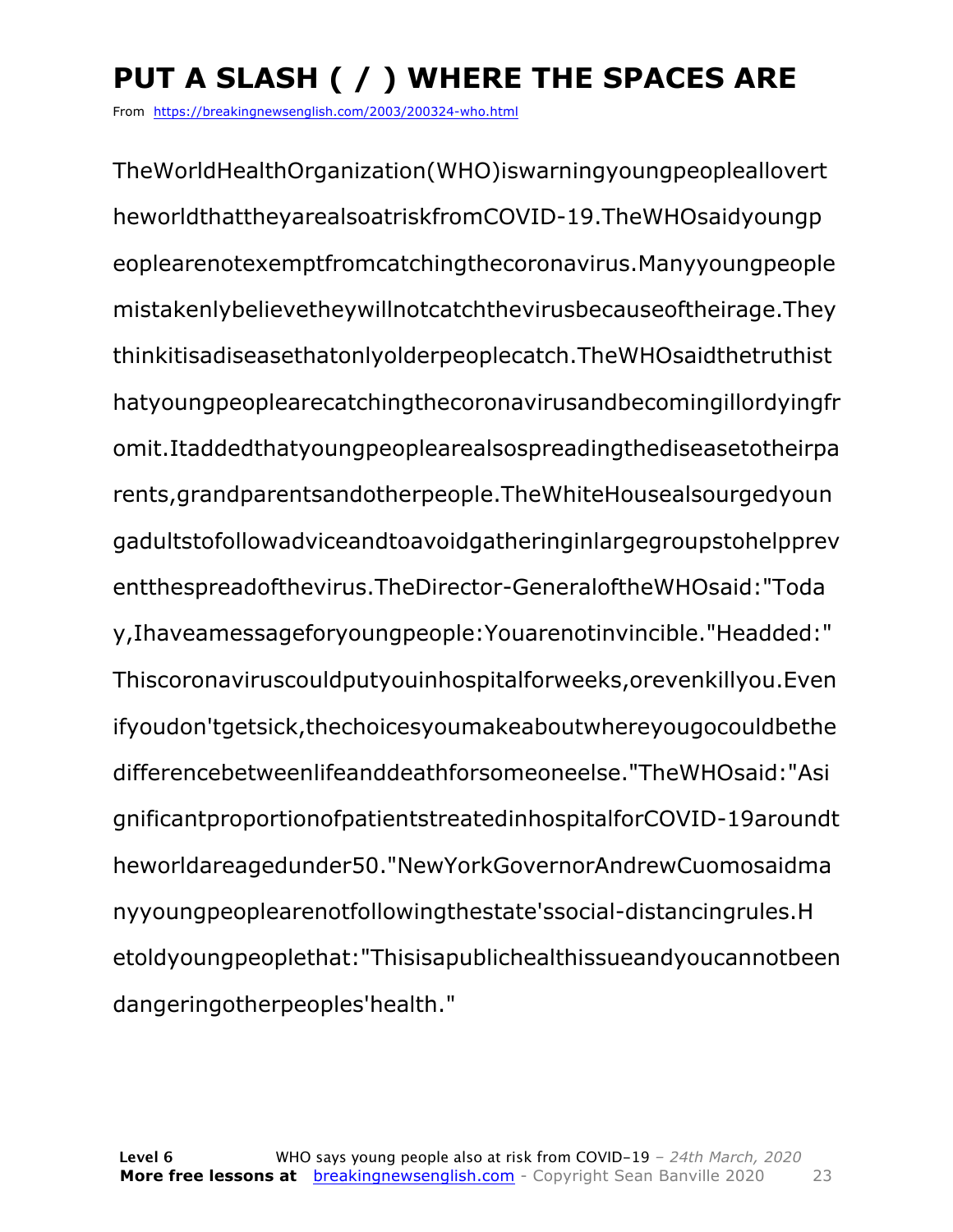### **FREE WRITING**

From https://breakingnewsenglish.com/2003/200324-who.html

Write about the WHO for 10 minutes. Comment on your partner's paper.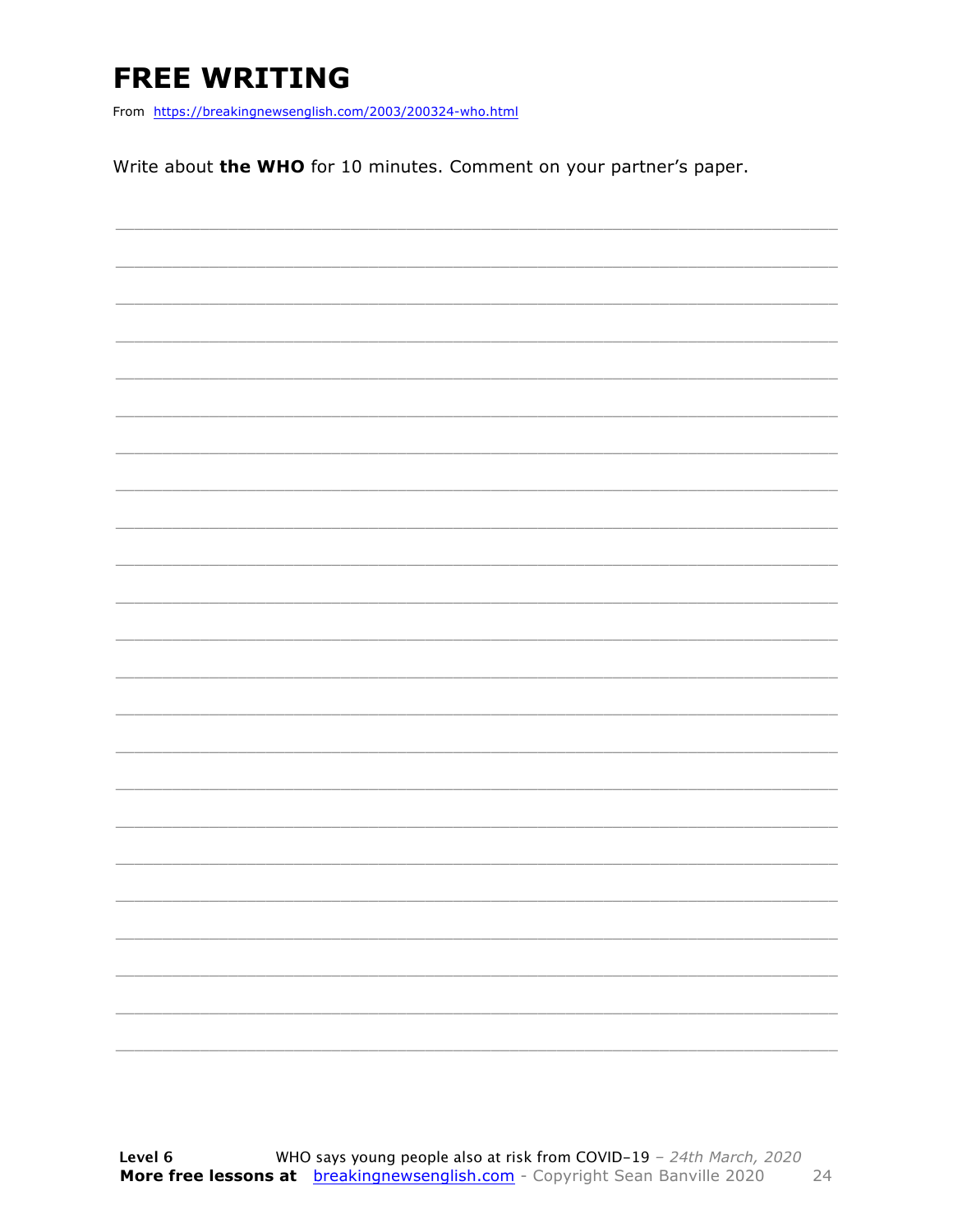### **ACADEMIC WRITING**

From https://breakingnewsenglish.com/2003/200324-who.html

People who do not follow social distancing rules should be heavily fined. Discuss.

|  |  | $\overbrace{\hspace{25mm}}^{}$ |
|--|--|--------------------------------|
|  |  |                                |
|  |  | $\overbrace{\hspace{25mm}}^{}$ |
|  |  |                                |
|  |  |                                |
|  |  |                                |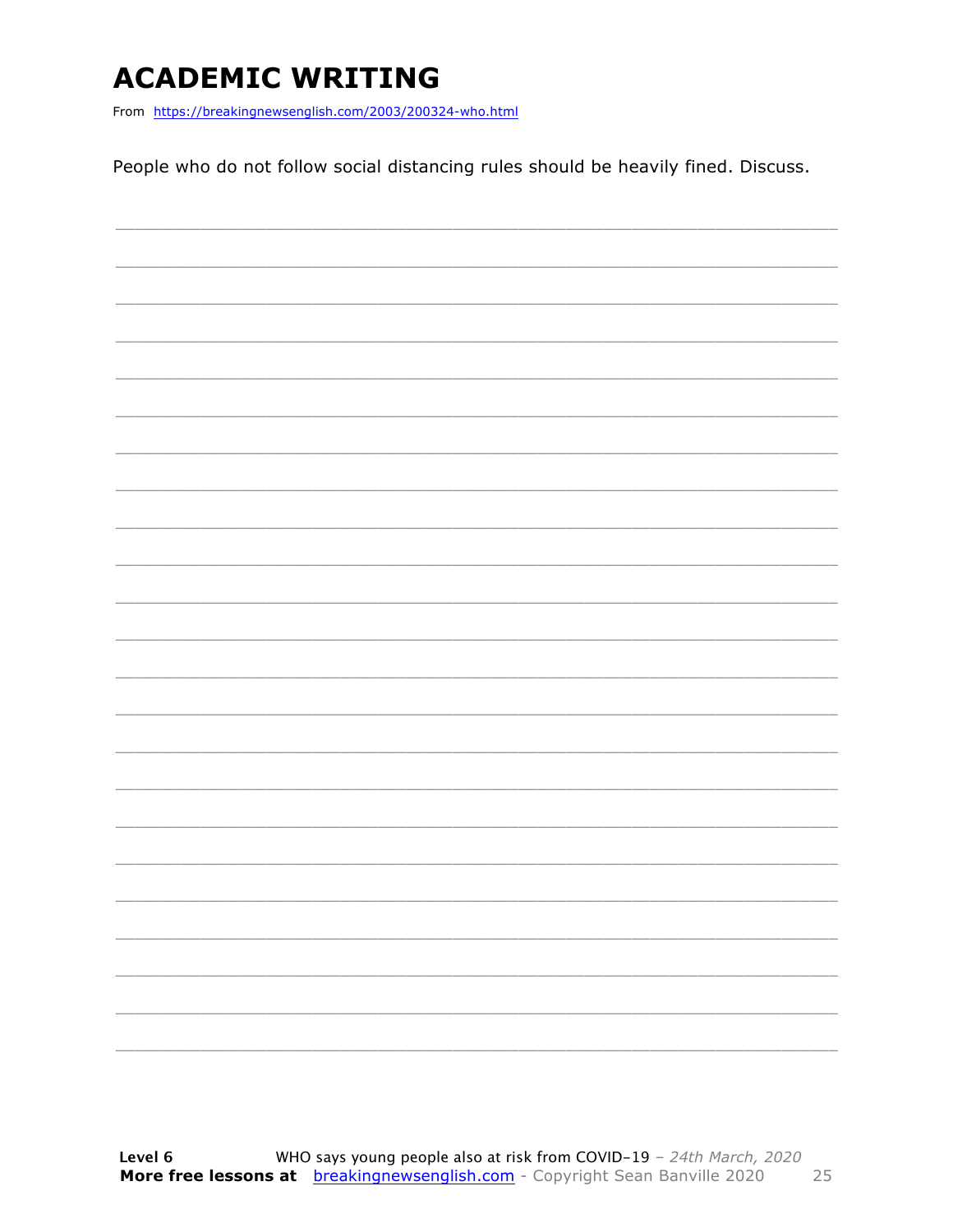### **HOMEWORK**

**1. VOCABULARY EXTENSION:** Choose several of the words from the text. Use a dictionary or Google's search field (or another search engine) to build up more associations / collocations of each word.

**2. INTERNET:** Search the Internet and find out more about this news story. Share what you discover with your partner(s) in the next lesson.

**3. YOUNG PEOPLE:** Make a poster about young people. Show your work to your classmates in the next lesson. Did you all have similar things?

**4. FINES:** Write a magazine article about fining people who do not follow social distancing rules. Include imaginary interviews with people who are for and against this.

Read what you wrote to your classmates in the next lesson. Write down any new words and expressions you hear from your partner(s).

**5. WHAT HAPPENED NEXT?** Write a newspaper article about the next stage in this news story. Read what you wrote to your classmates in the next lesson. Give each other feedback on your articles.

**6. LETTER:** Write a letter to an expert on social distancing. Ask him/her three questions about it. Give him/her three of your ideas on how to make young people understand that social distancing is important. Read your letter to your partner(s) in your next lesson. Your partner(s) will answer your questions.